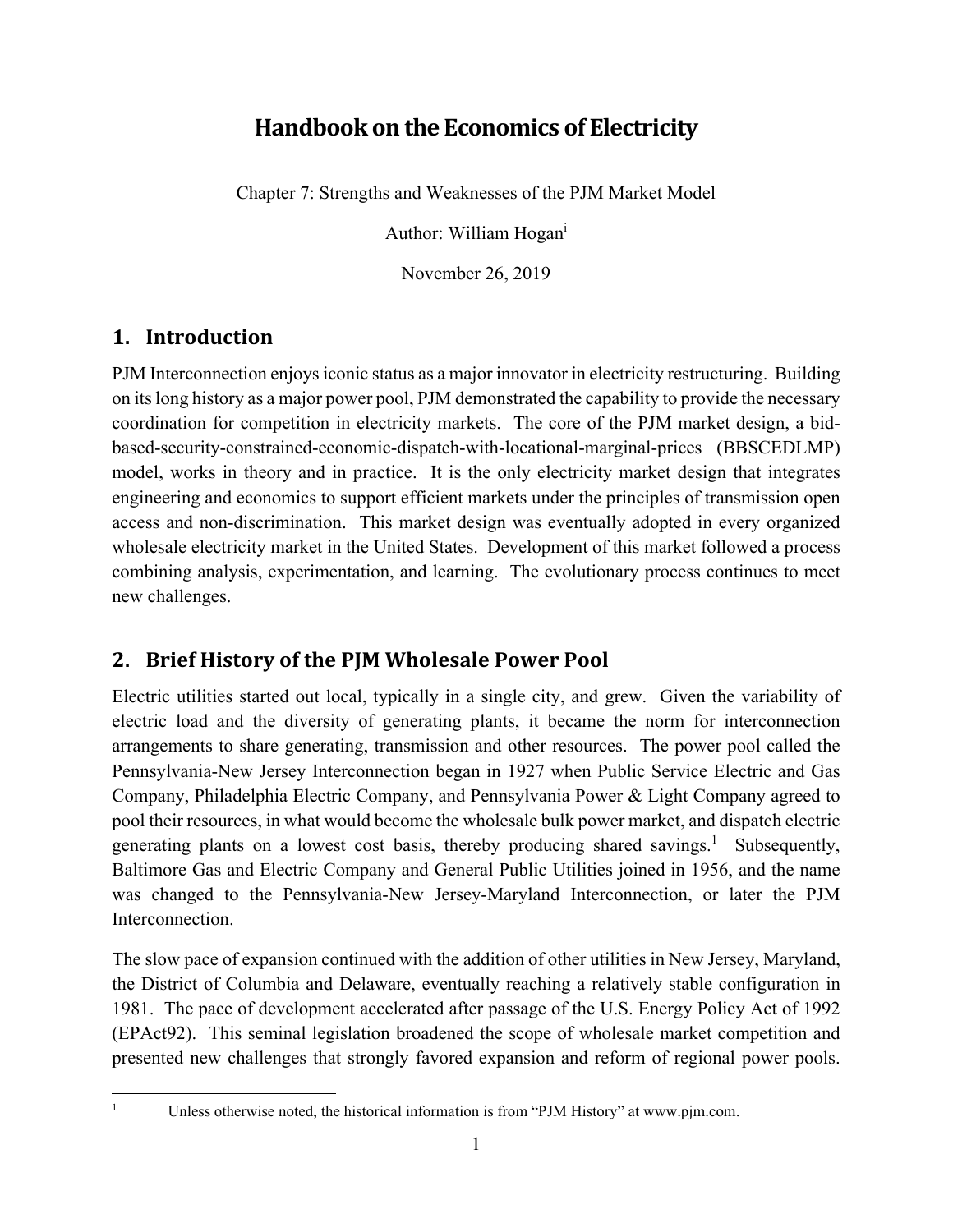The Federal Energy Regulatory Commission (FERC) encouraged these efforts to build on power pool operations and in 1997 approved PJM as the first fully functioning Independent System Operator (ISO) in the United States. This later transformed into its status as the first Regional Transmission Organization (RTO) in 2002.

The events and key decisions that accompanied reformulation of the functions of the RTO in PJM are important, as discussed below. One of the major impacts was the move to expand the footprint of PJM and the coordinated wholesale market. Alleghany Power and Rockland Electric joined in 2002. A major expansion of the coordinated footprint went live in 2004 with integration of large utilities such as American Electric Power, Commonwealth Edison, and Dayton Power and Light. Expansion continued apace with seven more utility service areas, with the most recent being Ohio Valley Electric Corporation (OVEC) in 2018. By then, the affected region included thirteen states, and ranged from Illinois in the West to the District of Columba in the East, with over 1000 market entities, 180,086 MW in generating capacity, and 65 million ultimate customers. The energy generation mix was roughly balanced across nuclear, coal and natural gas, with about five percent coming from renewable sources. (PJM Interconnection 2018a)

The centerpiece of power pool operation was economic dispatch of the generating fleet, subject to the security constraints dictated by reliability needs. The security constraints included the industry standard of "N-1" contingency conditions. With an identified list of credible major contingencies, such as the loss of a transmission line or a large power plant, system operation is constrained to ensure that the system will remain stable immediately after any one of these contingency events. The system operator accomplished this feat by maintaining adequate reserves of generation and headroom on transmission, along with various voltage support and frequency response capabilities under the general heading of ancillary services. This is a complicated operational problem, and one of the advantages that facilitated electricity restructuring was the long history and familiar practice in PJM. In principle, all these well-developed operating structures could be maintained, and the major change induced by the expansion of wholesale competition would be in the pricing regime and further efficiencies in coordinated operation.

In the event, PJM launched the first reformed wholesale market in 1997. This followed the long tradition based on engineering cost estimates, a cost-based market. Economic dispatch with costbased generation produces market-clearing prices analogous to the textbook economics of competitive markets equilibrating supply and demand. These real-time prices would in principle differ by location. The initial PJM model called for a single market clearing price (MCP) across the entire pool. This does not work in theory, and it did not work in practice. (Hogan 2002) In 1998, after a year of operations under this flawed single market clearing price design, PJM converted to a cost-based economic dispatch with locational marginal prices (LMP) that applied to load and generation at each location. In 1999, FERC approved a revised "Market Based" pricing approach where generator engineering cost estimates would be replaced by market bids and offers for most market participants. (FERC 1999) The exceptions to market-based offers would be cases that raised issues of market power, where generators would face offer caps derived from the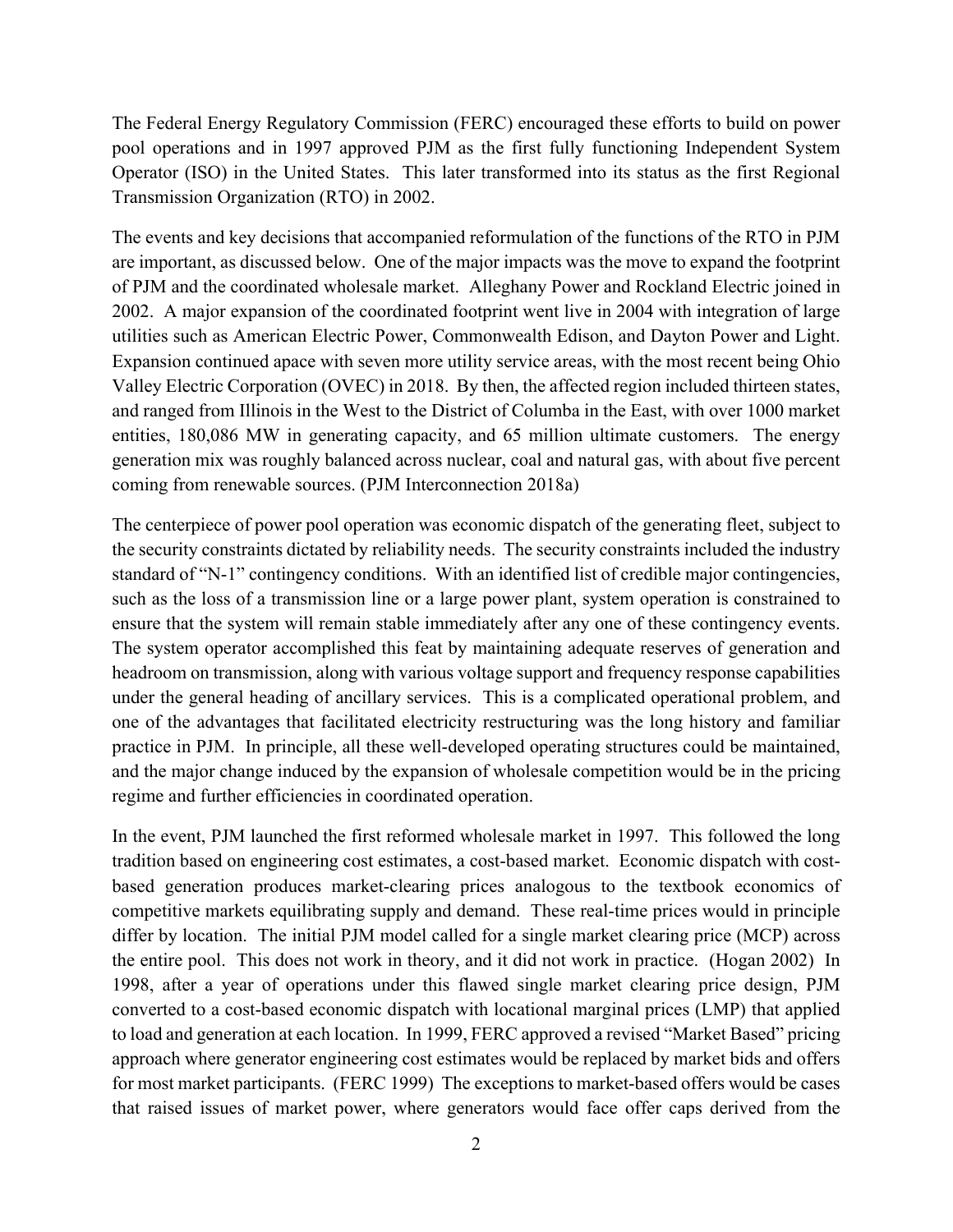engineering cost estimates plus a small premium. The new LMP market was accompanied by the introduction of financial transmission rights (FTR) and an early installed reserve capacity market. A PJM Market Monitoring Unit commenced in 1999 to provide market efficiency and market power analysis. In 2000 PJM introduced a day-ahead market and a regulation ancillary services market. Then followed an early version of an initial spinning reserve ancillary service market in 2002, and annual FTR auctions in 2003, for FTR obligations and options. A reform of the capacity market came in 2007 with the Reliability Pricing Model (RPM). An important parallel to the energy markets is the Regional Transmission Expansion Plan (RTEP) coordinating transmission investments and the associated transmission cost allocation.

### **3. Transition to Open Access and Non‐Discrimination**

In the last decade of the twentieth century, electricity reform was in the air, especially after the decision to create a wholesale power pool in England and Wales in 1990. The first penetration of competitive supply in the United States came via the Public Utility Regulatory Policies Act of 1978 which mandated purchases from generator types designated as Qualifying Facilities. The ensuing debate in the United States regarding competition in the electric utility sector contributed to the passage of EPAct92 that covered many issues beyond electricity restructuring. However, an important component of EPAct92 established a national policy that would open the wholesale market to competition with many new entrants outside the club of the traditional utilities. The process continued over the next two decades: "competition in wholesale power markets is national policy. The Energy Policy Act of 2005 embraced wholesale competition as national policy for this country. It represented the third major federal law enacted in the last 25 years to embrace wholesale competition."<sup>2</sup>

A key feature of this policy in support of wholesale competition included access to the high voltage transmission system. As FERC recognized, competition for electricity transactions would depend on access to the essential facility of the grid. This principle was not controversial, and the national regulator embraced the broad notions of "open access" and "no undue discrimination." The resulting Order 888 (FERC 1996) set out principles and examined the challenges of giving content to a workable implementation that would meet these objectives.

The long and costly debate surrounding Order 888 revealed a central difficulty that had major implications for competitive electricity market design. The discussion began with the assumption that generators and loads would be able to make bilateral arrangements for contracts of various durations and then arrange for transmission rights, much as had already been done under the open access regime for interstate natural gas pipelines that were also under the jurisdiction of FERC. The term of art was the "contract path" whereby the market participants would identify a path through the grid and make arrangements to utilize the available transmission capacity. However,

<sup>2</sup> Joseph T. Kelliher, "Statement of Chairman Joseph T. Kelliher," Federal Energy Regulatory Commission, Conference on Competition on Wholesale Power Markets AD07-7-000. February 27, 2007.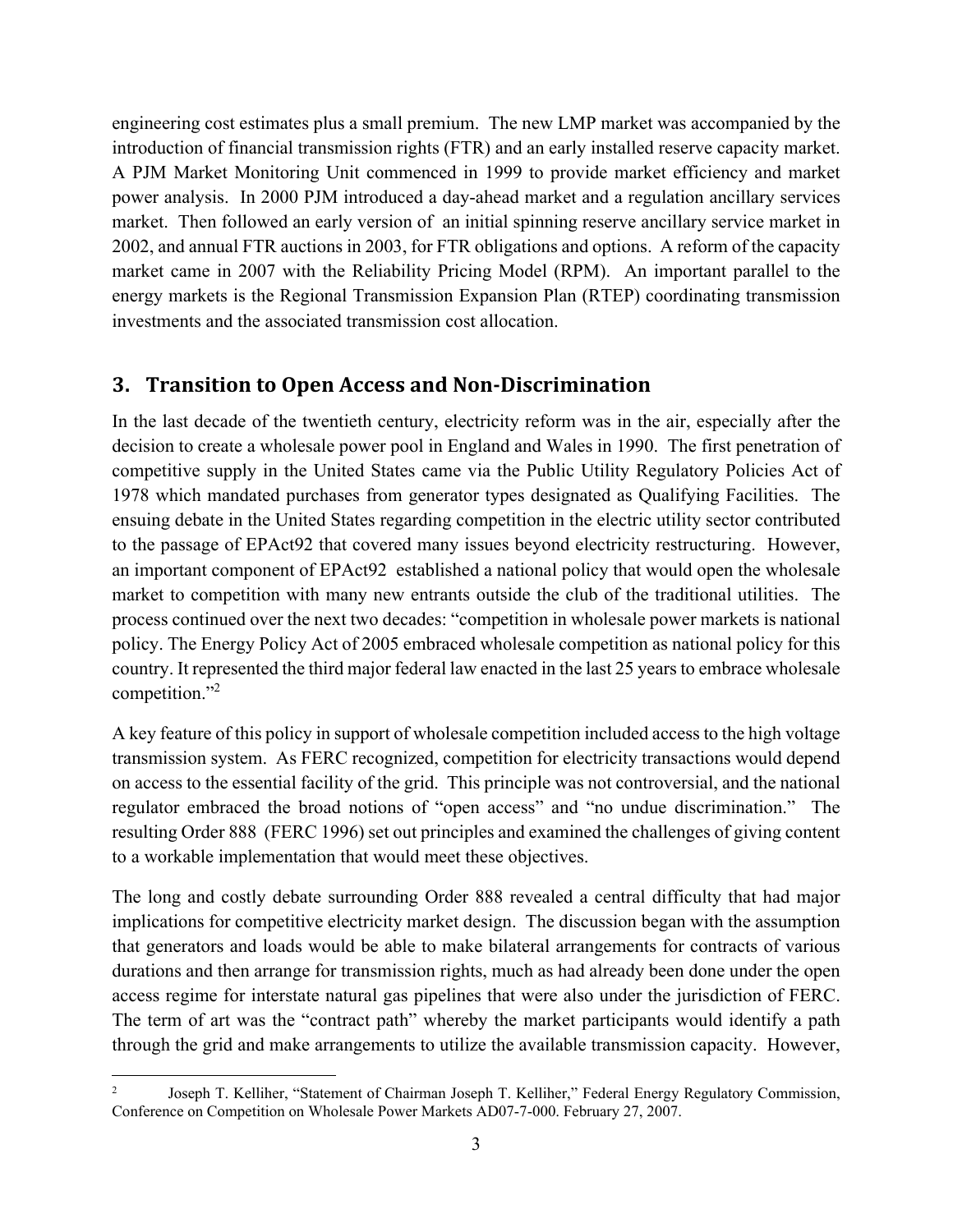unlike natural gas flowing along a specific pipeline, the movement of electric power is completely different.

The essential problem is that power injected at one location and removed at another would travel along every parallel path, distributing itself according to the laws of physics to (roughly) equate the marginal losses on every path. (Hogan 1992) The issue was discussed at length and Order 888 laid out the arguments as explained by the industry. The implications were severe. For example, a fully decentralized market was not possible. There must be a system operator to coordinate use of the grid. Furthermore, implementation of the contract path model was intended to determine how the transmission system would be used, and this required an ex ante determination of the available transmission capacity (ATC) with the assumption of a meaningful relationship between the contract path and physical reality. However, as FERC itself summarized: "A contract path is simply a path that can be designated to form a single continuous electrical path between the parties to an agreement. Because of the laws of physics, it is unlikely that the actual power flow will follow that contract path. ... Flow-based pricing or contracting would be designed to account for the actual power flows on a transmission system. It would take into account the "unscheduled flows" that occur under a contract path regime." (FERC 1996) In other words, we need to know how the system is used to identify the ATC. The same contradiction arose in European market design discussions: "in order to compute the maximal use of the network, one needs to make assumptions on the use of the network!". (Boucher and Smeers 2002) The circularity of the argument is inherent in the physics of power systems where the configuration of generation and load fully determines the power flows on the transmission system.

However, asserting a lack of a better approach, FERC adopted the contract-path model as the centerpiece of its initial open access policy: "We will not, at this time, require that flow-based pricing and contracting be used in the electric industry. In reaching this conclusion, we recognize that there may be difficulties in using a traditional contract path approach in a non-discriminatory open access transmission environment, as described by Hogan and others. At the same time, however, contract path pricing and contracting is the longstanding approach used in the electric industry and it is the approach familiar to all participants in the industry. To require now a dramatic overhaul of the traditional approach such as a shift to some form of flow-based pricing and contracting could severely slow, if not derail for some time, the move to open access and more competitive wholesale bulk power markets. In addition, we believe it is premature for the Commission to impose generically a new pricing regime without the benefit of any experience with such pricing. We welcome new and innovative proposals, but we will not impose them in this Rule." (FERC 1996)

From an economic perspective, the defect of the "contract path" created material market externalities. Individual bilateral transactions would interfere with all other transactions. The contract path model might have been a convenient fiction when there were only a few members of the club of cooperating utilities, but the open access market would be overwhelmed when new entrants responded to the perverse incentives created by the externality. Thus followed the quick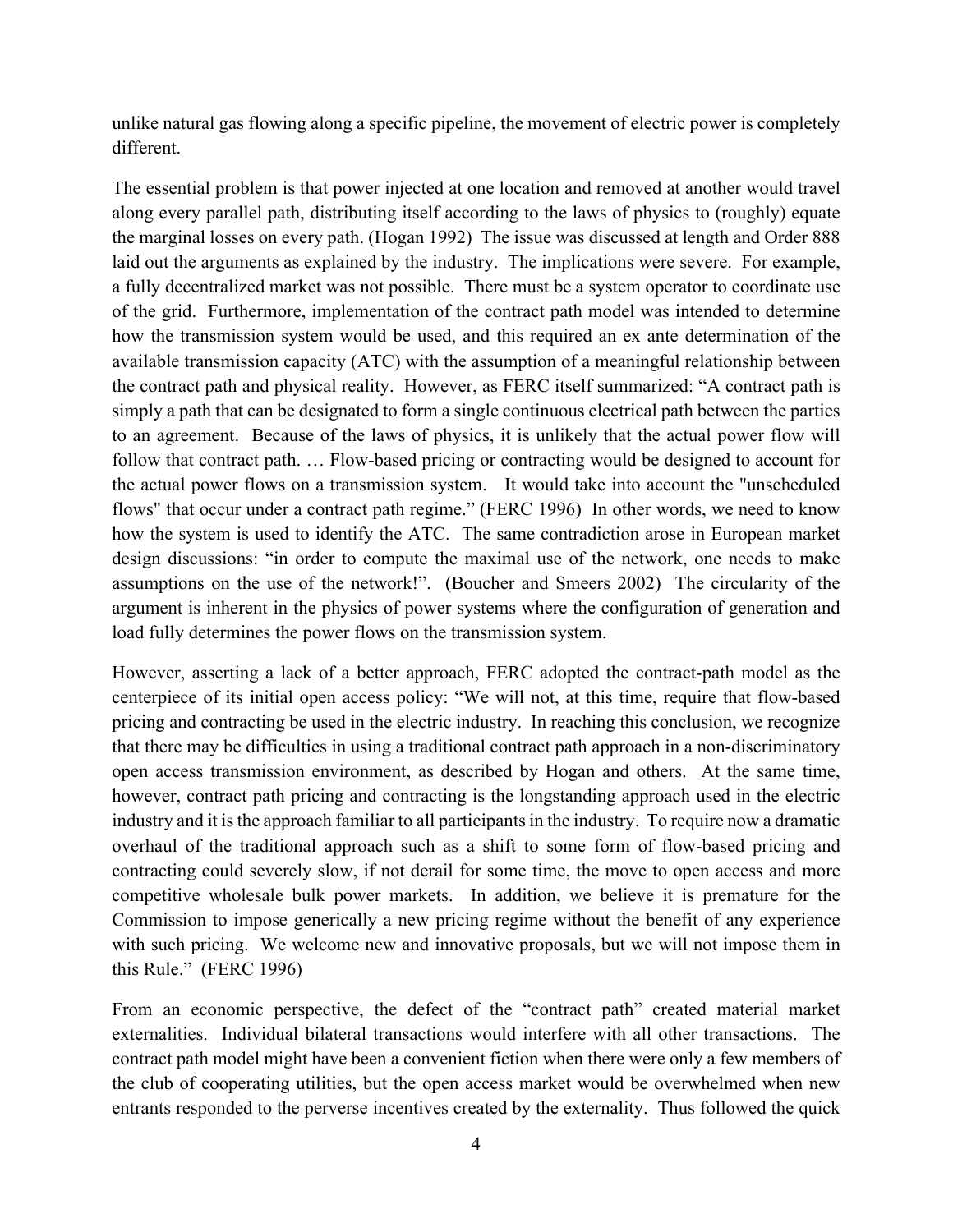imposition of administrative Transmission Loading Relief to undo what the contract-path schedules and the associated market design had done. (Hogan 2002)

Although PJM complied with the pro forma requirements of Order 888, the contract path model was not the focus of its developing market design. Instead, PJM called upon its tradition and experience and pursued an alternative approach based on a power pool and economic dispatch.<sup>3</sup>

# **4. Electricity Markets and Economic Dispatch**

The initial focus was on the real-time wholesale market in PJM. The background and motivating example of competitive market equilibrium came from the textbook example as shown in Figure 1.





The partial equilibrium framework applies for a single good at a single location. The supply curve is upward sloping and the demand curve is downward sloping. Let  $B(d)$  define the benefits of

<sup>3</sup> The PJM market design and operating rules include more detail than can be included in this conceptual overview. PJM maintains detailed operating manuals that are continuously revised and available with the revision history on www.pjm.com. Key market deign manuals include M06: Financial Transmission Rights; M11: Energy & Ancillary Services Market Operations; M14B: PJM Region Transmission Planning Process; M18: PJM Capacity Market; M20: PJM Resource Adequacy Analysis.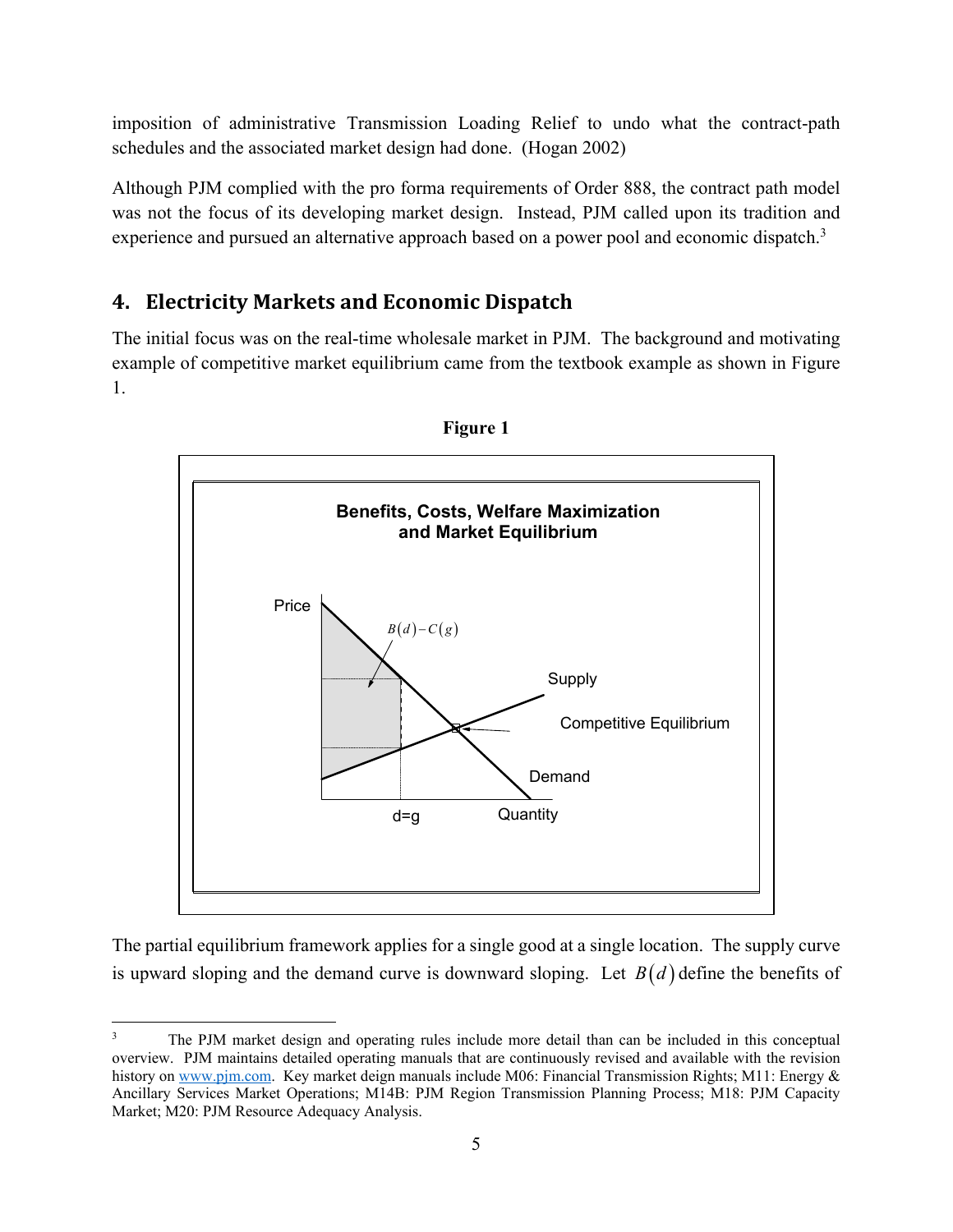bid-in load  $(d)$  and  $C(g)$  the cost of generation  $(g)$  offers, which are equal to the areas under the respective curves. The net benefit is  $B(d) - C(g)$ , as shown in the shaded area of Figure 1. The welfare maximizing goal is to choose a quantity where demand and supply balance and that maximizes the net benefit. Inspection of the graph indicates that this maximum is achieved at the quantity where the supply and demand curves intersect. This is also the point of the competitive equilibrium, and the associated price is the market-clearing price that supports the equilibriumwelfare-maximizing solution. With this market-clearing price, the best (surplus maximizing) choice for the buyer is the quantity at the competitive equilibrium; similarly, the best (profit maximizing) choice for the supplier is at same competitive equilibrium point. The prices support the dispatch.

#### *4.1. Electricity Market Coordination*

This competitive equilibrium and welfare maximizing property stands behind the "invisible hand" arguments for the efficiency of decentralized markets that operate without formal coordination. By the same logic, it follows that the visible hand of coordination for competition can achieve the same outcome as the idealized competitive equilibrium. This is important in the electricity system where explicit coordination is required and is always present. Because of the physics, there is always a system operator. The only question at issue is the form of the coordination and the associated pricing.

This observation lies at the heart of the use of economic dispatch for an open access market without undue discrimination. Since PJM already was the system operator, and coordinated the dispatch, the main challenge was to complete the pricing regime.

The basic framework for the electricity market takes the real power load and generation,  $(d, g)$ , but redefines these as the column vector of values across each location (node or bus) in the network where load, generation and transmission lines connect.<sup>4</sup> The net load is defined as the vector  $y = d - g$ . Aggregate losses balance the sum of the difference between load and generation,  $L(y) + 1<sup>t</sup> y = 0$ . Finally, the many transmission and other security constraints defined over the power flows appear in the vector function  $K(y)$ . With these definitions, we treat the underlying security-constrained economic dispatch problem as:

<sup>4</sup> As is common practice, reactive power flows and voltage magnitudes are treated here as separable following the assumptions of a DC Load model modified to include losses. For simplicity, assume all the functions are differentiable.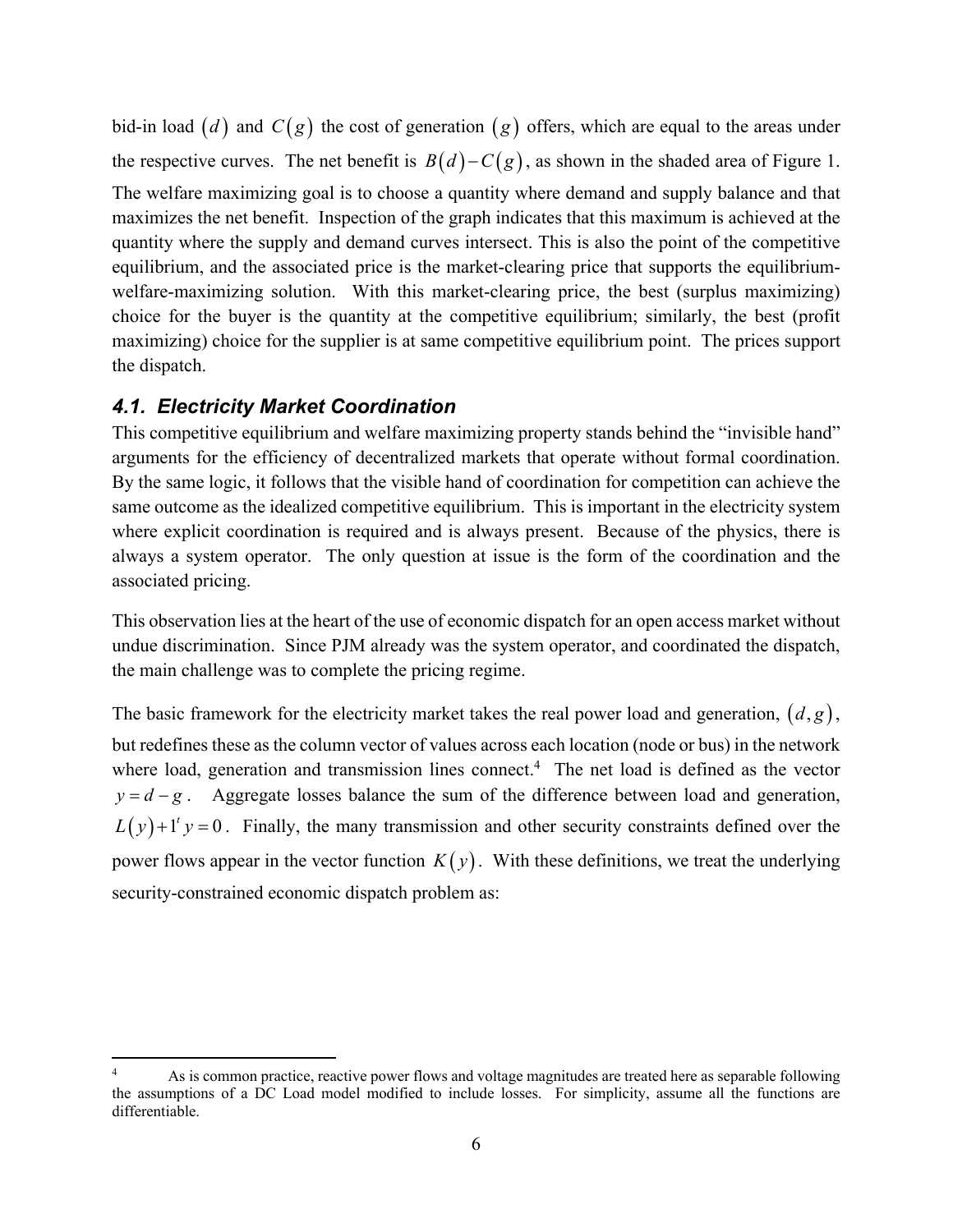(1)  
\n
$$
\begin{aligned}\n\lim_{d \in D, g \in G, y} B(d) - C(g) \\
d - g = y, &\;: p \\
s.t. &\quad L(y) + 1' y = 0, &\;: \lambda \\
K(y) \le 0 &\;: \mu.\n\end{aligned}
$$

For this generic model, everything is assumed to be well behaved enough to yield an optimal solution for the dispatch and associated prices. This is a complicated problem with many variables and constraints. With thousands of locations and thousands of transmission lines, the complete statement of the contingency-constrained problem can run into millions of variables and millions of constraints. Fortunately, system operators are familiar with this model and have workable methods using a blend of optimization tools and operator judgment to approximate an economic dispatch solution.

The formulation in (1) allows for a great deal of flexibility. Fixed supplies and fix loads can enter directly, in addition to explicit benefit and cost functions. A bilateral transaction between generation and load appears as a matched injection at one location and a withdrawal at another.

Following (Schweppe et al. 1988), the dual variables are the locational market clearing prices. In particular, the prices in the vector *p* obtain as a natural by-product of producing the optimal dispatch in (1). See also (Liu, Tesfatsion, and Chowdhury 2009) .

The prices lend themselves to a natural decomposition:

(2) 
$$
p = 1\lambda + \nabla L\lambda + \nabla K^t \mu.
$$

The components have the interpretations as the cost of energy at the system reference bus  $(\lambda)$ , plus the marginal cost of losses  $(\nabla L\lambda)$  and the cost of congestion  $(\nabla K^t\mu)$ , both relative to the reference bus. The decomposition is not unique given the dependence on the choice of the reference bus (Rivier and Pérez-Arriaga 1993), but with a given reference bus the decomposition is useful and widely applied.

With optimal dispatch of  $y^* = d^* - g^*$ , the market settlement with the system operator is:

(3) 
$$
p^t y^* = p^t (d^* - g^*) \ge 0.
$$

This is the market surplus of the payments from load minus the payments to generators that has the interpretation as a loss surplus  $([\lambda 1' + \lambda \nabla L'] y^*)$ , because marginal losses are greater than average losses, plus a congestion surplus  $(\mu^t \nabla K y^*)$  arising from the price differences due to transmission constraints. Aggregate energy payments by load at locational prices will always exceed payments to generators.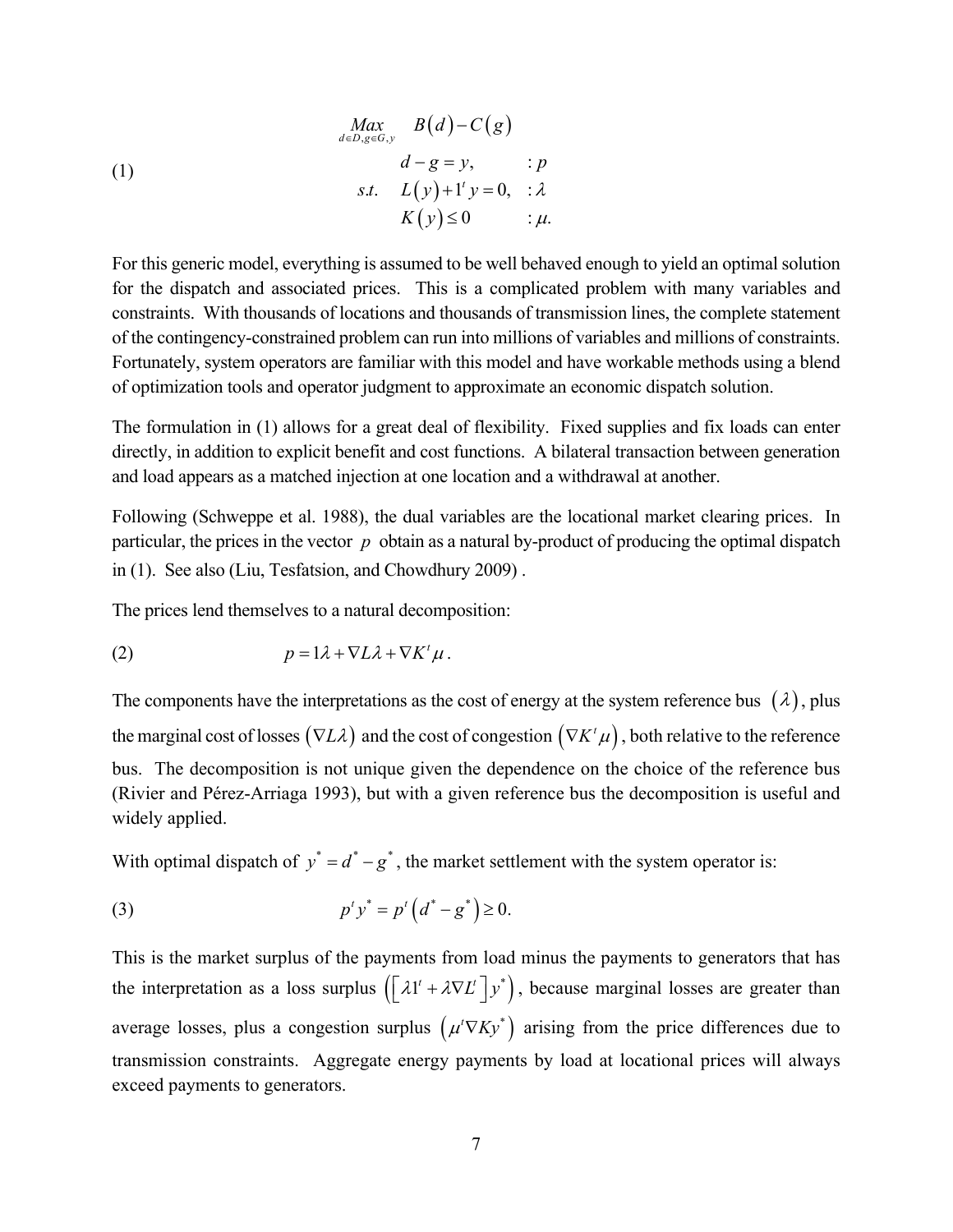The system operator long had this information available, but the prices had not entered into the traditional cost-based economic dispatch with administrative shared savings. In the competitive market, the prices p, known as the locational marginal prices (LMP), becomes a center of attention.

First, just as in Figure 1, the LMP was market-clearing in the sense that it supported the competitive equilibrium at the welfare maximizing solution. In particular, we have:

$$
(4) \t\t\t p = \nabla B = \nabla C.
$$

Taking the prices as given, each market participant would find the value of its best solution as that produced by the economic dispatch. System operators would soon report that this pricing model makes it much easier to operate the system because of the implied cooperation of the market participants.

Perhaps the most important insight from (Schweppe et al. 1988) deals with the marginal cost of transmission. Transmission of 1 MW from location *i* to location *j* is physically equivalent to simultaneously selling 1 MW at *i* and purchasing 1 MW at *j* . Hence, by a simple no-arbitrage argument, at equilibrium the marginal cost of transmission must be the same as the value of the purchase minus the sale. Therefore, the marginal cost of transmission must be  $p_i - p_i$ .

The complexity of the calculation that stands behind this simple rule had defied a workable solution for decades. The "contract path" did not resolve the issue, and the industry had struggled to track all the flows in the system, such as through the failed efforts of the General Agreement on Parallel Paths (GAPP), the "megawatt-mile" morass, and other related efforts. (Ruff 2001) All the complexity is there in the economic dispatch in (1), but the complexity is already internalized by the system operator. Simple application of the resulting LMPs and differences in LMPs cut through the clutter.

This formulation allows treatment of bid-in load with  $B(d)$ , generation offers with  $C(g)$ , and point-to-point bilateral schedules of injections and withdrawals to be settled at the difference in the respective LMPs. This is a different approach to market design, with coordination for competition, but it is a feasible market model that does not depend on the unworkable tracking of participant power flows through the grid.

By definition, the efficient outcome is the solution to the economic dispatch in (1). In any system under open access and non-discrimination principles, market participants will have the freedom and discretion to buy and sell power according to their own interests. If market prices support the economic dispatch solution, then the private interests will operate as with the "invisible hand" to follow the efficient outcome. The LMP prices are precisely the market prices that support the economic dispatch. Any other pricing approach would, necessarily, create incentives to deviate from the efficient outcome. It is in this sense that the BBSCEDLMP model is the only electricity market design that can support efficient markets under the principles of transmission open access and non-discrimination.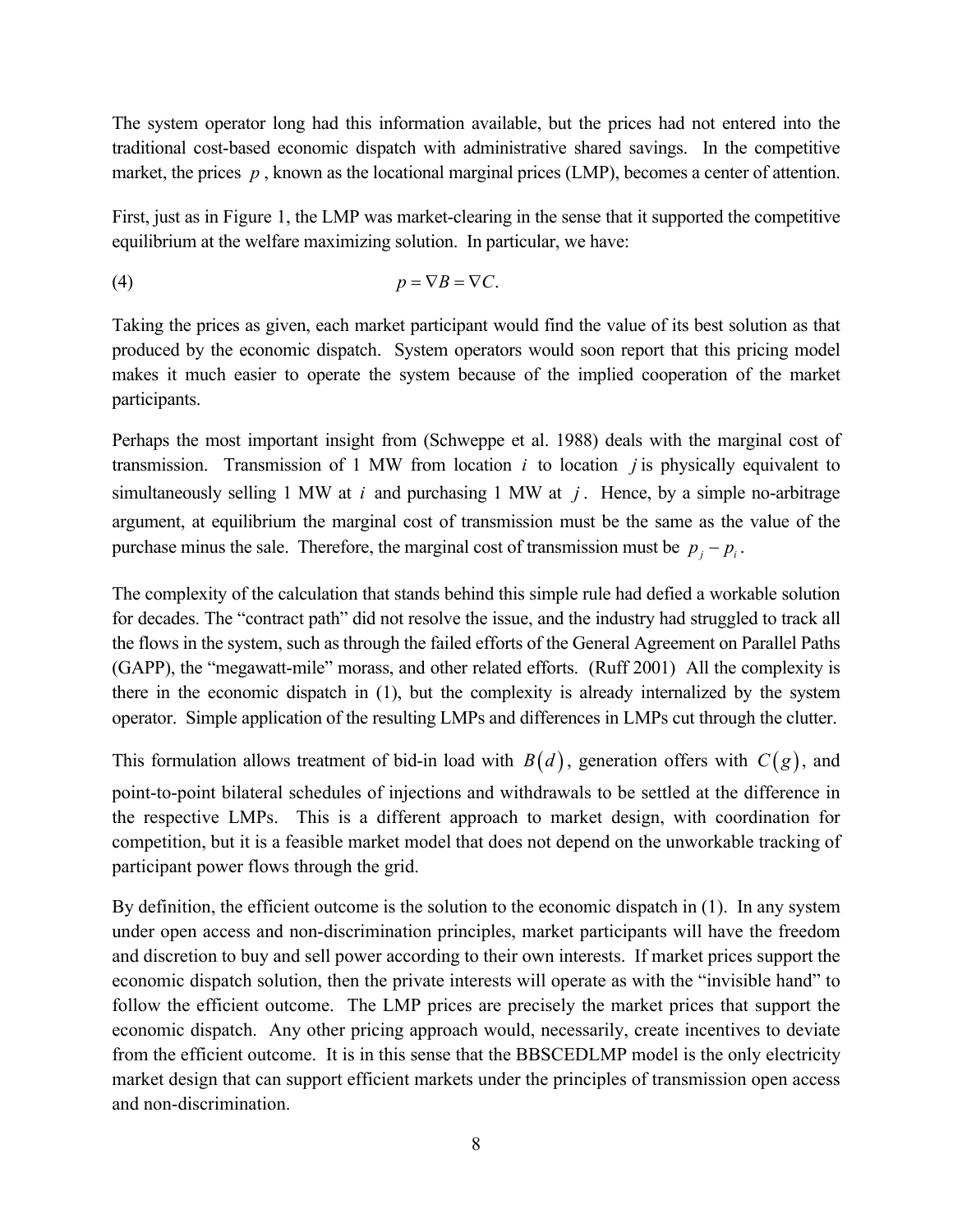### *4.2. Single Market-Clearing Price Settlements*

Following the discussion of Order 888, PJM launched its own market reform. The emphasis on flexibility for bilateral transactions was constant, but the reliance on contract-path scheduling was recognized as unworkable and destabilizing. Market participants and the system operator agreed on the necessity of continuing the practice of economic dispatch along the lines of (1). But there was sharp disagreement about the use of the corresponding LMPs as in (2).

The debate centered around the importance of transmission congestion and the apparent complexity of having a different price at each location. In the event, the decision of a majority of the market participants, but not a majority of the utilities, was to adopt a single MCP that would be based on a hypothetical dispatch without transmission constraints. Hence, in the continuing zonal-versus-nodal debate (Hogan 1998), the initial decision by FERC was to accept a PJM market design with a single zone. Since the actual dispatch would have to respect the transmission constraints, the cost of extra out-of-merit dispatch would be paid as an "uplift" cost to be socialized across all loads.

Using engineering costs to define the generation offers, this system was put in effect April 1, 1997. Initially there was no system congestion, and everything worked well because the nodal prices would be about the same as the single MCP, except for marginal losses. But on the first hot day, with high demand in the East and transmission congestion from West to East, the MCP model quickly fell apart. For details, see (Hogan 2002). The essential problem was that the prices did not support the solution, and the option to self-schedule through bilateral transactions provided the avenue to follow the incentives to deviate from the economic dispatch. Parties soon engaged in numerous bilateral agreements to circumvent the single-clearing-price signal. Sellers who were constrained off due to congestion were able to offer their generation bilaterally at a price lower than the single clearing price. The system operator was required to honor these bilateral agreements until system reliability was jeopardized, at which point the market would be suspended. These experiences made clear the flawed assumption underlying uniform non-locational pricing in a constrained network.

### *4.3. Locational Marginal Price Settlements*

PJM's response to the failure of the single MCP model was to turn to implementation of the LMP model for market settlements. PJM had continued with the conceptual and software work for a nodal market during the single clearing price experiment. One year after the start of the single MCP model, PJM made the conversion to LMP. During the year, while PJM ran both systems in parallel prior to full conversion, there appeared a litany of problems with the lingering MCP model, and these required more and more intrusive interventions by the system operator.

Introduction of the LMP model, publishing the so-far implicit marginal costs, and using the prices for the settlement system, produced many surprises. It takes time and analysis to develop an intuitive understanding of the implications of grid interactions and the impact on prices. For instance, it is easy to construct examples where the lowest LMP is lower than the lowest generator offer and, simultaneously, the highest LMP is higher than the highest generator offer. This occurs because the parallel path flows in the network may require increasing generation by *x* MWs at one location and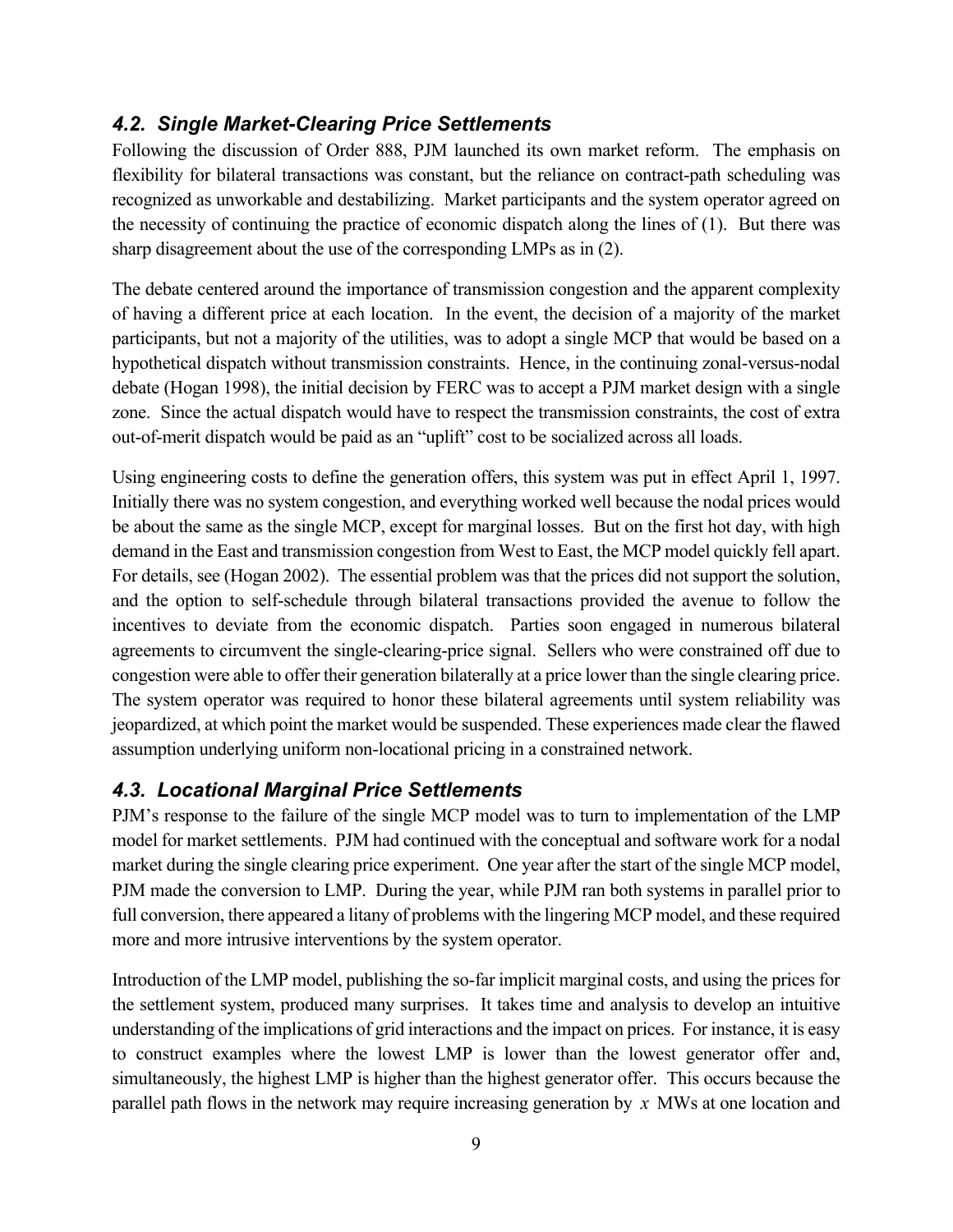decreasing generation by  $x-1$  MWs at another location in order to meet a marginal increase of system load of 1 MW. It is even possible to construct examples where all the generator offers are positive but some of the LMPs are negative. These conditions, which cannot occur in the single MCP model, are routine in the real transmission system.

The initial implementation of the LMP model in PJM utilized the principles of dispatch-based pricing. The actual dispatch involves both formal modeling such as in (1) and manual operator interventions to handle reliability concerns not otherwise reflected in the dispatch software. Hence the actual dispatch is only approximately optimal. The dispatch-based pricing approach takes the actual metered dispatch as the optimal solution, with a given set of binding constraints, and computes prices that are approximately consistent with that dispatch. For further details, see (Ott 2003).

The switch to market-based generation offers in 1999 provided other advantages (Munoz et al. 2018), but did not change anything fundamental about the market model. PJM has now used the LMP model for two decades, eventually updating the real-time spot prices every five minutes for over 12,000 locations. The price differences caused by congestion are sometimes dramatic, reflecting the reality of the transmission grid. But the experience demonstrates both the feasibility and advantages of linking prices to the actual dispatch conditions.

The BBSCEDLMP dispatch model for the real-time spot market provides flexibility for market participants. For example, generators at a location can enter into long-term energy contracts of a great variety of forms with different profiles and options for delivery. The contracts can be structured as financial contracts-for-differences, a standard form of financial derivative. The actual delivery and receipt will take place in the spot market at the locational price. The contract parties then have a financial obligation between themselves to settle the contracts consistent with whatever provisions they have set. For example, if the contract calls for delivery of 100 MW over the relevant interval, the parties pay to and receive from each other the difference between the spot price at the point of withdrawal and the contract price.

The financial approach of marrying a spot market and contracts for differences has the major advantage that the system operator does not need to know anything about the financial arrangements, over even if a long-term contract exists. The connection to the market is simply handled through the bids, offers, or physical schedules of the parties in the real-time market. Everything else is a separate settlement process that does not affect the dispatch or the spot prices.

This use of long-term contracts for differences would be all that would be required if prices at all locations were the same at the same time, which was part of the motivation for the single MCP. In the LMP model, contracts for differences can be part of the solution at each location. The added requirement to deal with the differences across locations is addressed through Financial Transmission Rights (FTR).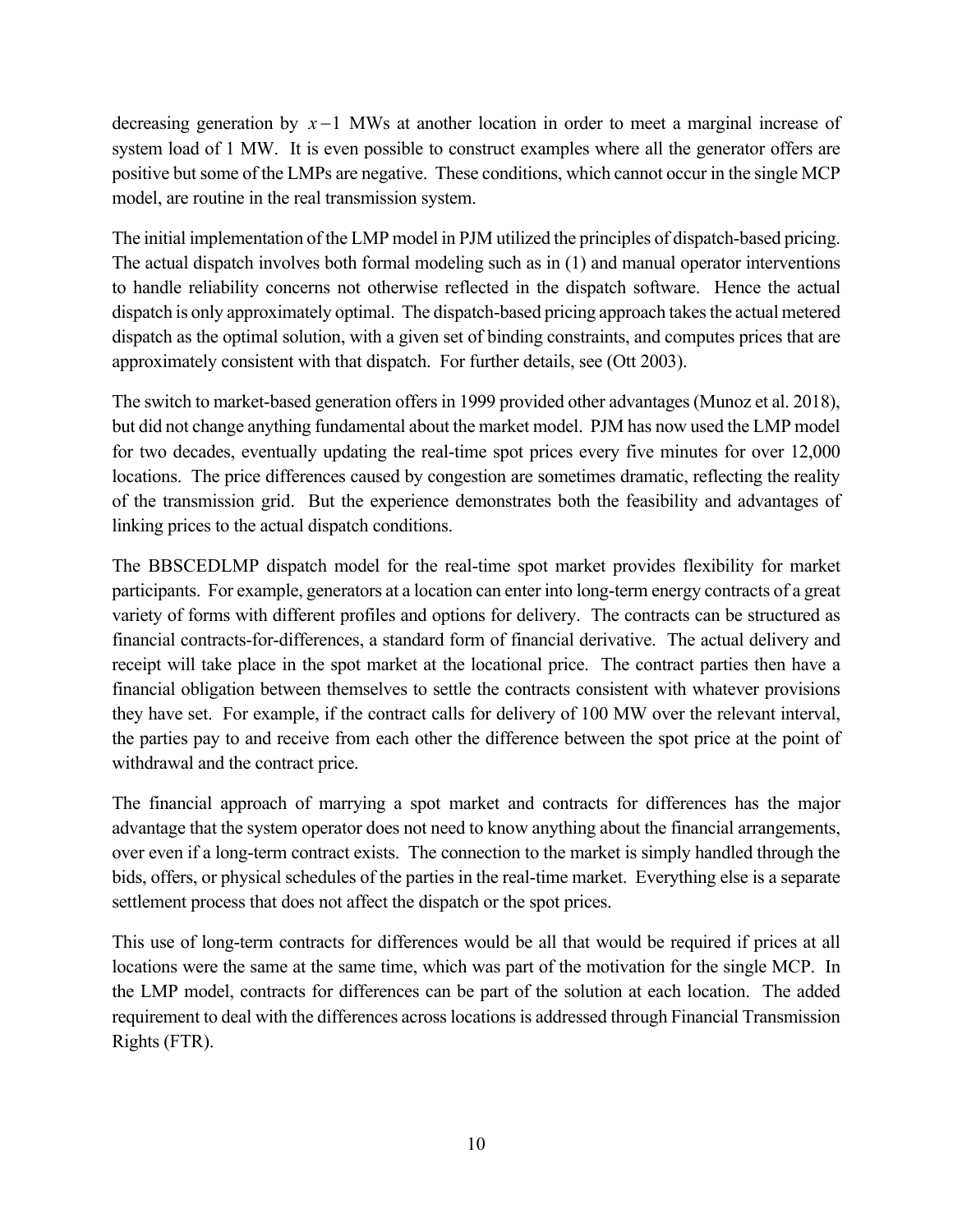### *4.4. Financial Transmission Rights*

Part of the motivation for the failed "contract path" model was to provide a means of determining the real-time dispatch and use of the transmission grid without requiring a coordinated economic dispatch. But the other part of the story was the need for long-term transmission rights that would allow a generator at one location to arrange a long-term contract with a customer at another location. The strong emphasis on having a long-term contracting capability made this a high priority issue.

The search for physical transmission rights failed because the physics of the electric transmission system made any flow-based definitions of transmission rights unworkable. By contrast, FTRs would provide the critical economic and business requirement for linking contracts for differences at distinct locations.

The real-time transmission charge from location *i* to location *j* is  $p_j - p_i$ . The locational prices are volatile, and this price difference is even more volatile. Hence, parties who wished to enter into contracts for differences, but were at different locations, would be exposed to changes in the spot price of transmission.

Market participants needed a hedge for the locational price difference. And there needed to be some consistent way to account for the capacity of the transmission grid to support power transactions and long-term contracts. The direct solution was to create a financial contract that would be administered by the system operator. (Hogan 1992) The new contract would include a MW amount and a direction of flow between two points on the grid. The contract, an FTR, provides payment of the price difference  $p_i - p_i$  for the designated MW amount. If a party scheduled 100 MW between the two points, it would pay the price differential of the price between the point of withdrawal and the point of injection. If the same party also held an FTR for 100 MW between these two locations, it would receive the same payment. Hence, the spot price is perfectly hedged. When coupled with a contractfor-difference at either end, the market participants would be able to have a long-term fixed price for the contract transaction. And when the actual schedules deviated from the contract, the market participants would see the efficient incentives of balancing through the real-time spot market.

The initial implementation of FTRs in PJM only addressed the congestion component of the locational price, ignoring the marginal losses which were not include in the LMPs until later. Under the standard DC Load model that ignores losses, the FTR administered by the system operator have a natural internal correlation. Although it is impossible to define ATC for physical flows in the dynamically changing system, FTRs have an aggregate property that limits the exposure of the system operator. In particular, if the MW injections and withdrawals of the collection of all extant FTRs would be simultaneously feasible given the configuration of the grid in the spot market, then the revenues collected from the spot market locational prices would always be sufficient to make the required payments for the FTRs. (Hogan 1992) With the simultaneous feasibility condition, there would be no revenue exposure for the system operator.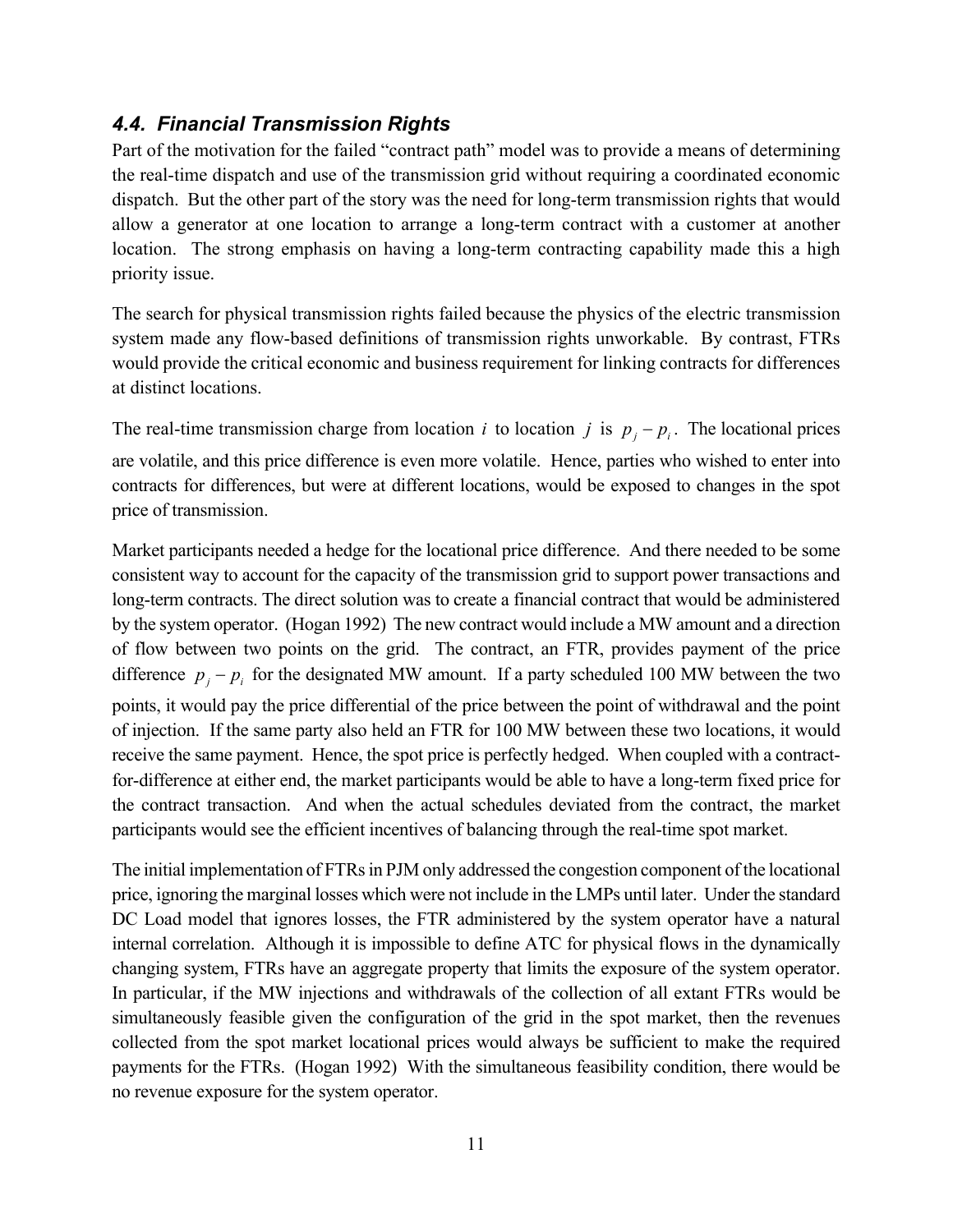In principle, anyone in or outside of the market could provide the financial equivalent of FTRs on a bilateral basis, but they would not enjoy this same feature of revenue adequacy. Furthermore, absent the provision of the FTRs, the market participants would not be able to obtain the functional equivalent of the benefit of the grid. The multiple owners of a complex grid would not be able to internalize all the congestion costs. Only a monopoly owner, or a monopoly operator, of the grid would provide this service. In the PJM system, with multiple owners of the grid, but a system operator as a monopoly, FTRs provide the missing economic piece to support a long-term contracting market.

Under the FTR model, the exposure of the system operator, grid owners, or market participants is to collective allocation of FTRs that exceeds the capacity of the grid in the spot market. This has been a problem in the past in PJM, confounded by various cost socializations, especially during the period from 2009/2010 to 2013/2014 when FTR funding fell to 67% of the FTR obligation. PJM eventual made a number of corrections and the payout ratio returned to 100% in 2014/2015 through 2018/2019. (Monitoring Analytics 2019)

PJM provides both FTR options and obligations. The obligations require payment of the price difference even when the price differential  $p_i - p_i$  is negative. The FTR options do not require payment when the differential is negative. In effect, FTR options are more valuable but they also reduce the transmission capacity for the simultaneous feasibility test.

In addition, PJM uses Auction Revenue Rights (ARR) to distribute the value of the FTRs to the owners of the grid. In essence, the ARR is formally the same as the FTR, but the ARR is allocated through an administrative process to reflect rough justice about the historic investment and utilization in the grid. The logic was to enable parties to replicate their traditional supply paths via ARRs/FTRs as a proxy for their historic entitlements. As load grew, the footprint expanded, and retail access expanded, this proxy has proved to be more problematic. In each annual auction for FTRs, the auction prices set the market value of the ARRs and these funds are distributed proportionally across the ARRs. ARR holders are given the option to "self-schedule" these rights in the annual FTR auction, converting the right to the auction revenues into the actual FTR.

Investment in expansion of the grid creates incremental transmission capacity and therefore incremental FTRs. If the combination of the incremental FTRs and the existing long-term FTRs meet the simultaneous feasibility test, then the award of these incremental rights and the associated congestion collections preserves FTR revenue adequacy going forward, indefinitely.

PJM pioneered the use of FTR auctions. The details, with long-term auctions and short-term updates are more complicated, along with various rules about allocating other system uplift costs. In addition, there is a continuing controversy about the deviations of the actual payments under FTRs and the implied value as revealed in the forward auctions. (Monitoring Analytics 2019)

FTRs are forward contracts, and holders of FTRs must comply with various credit requirements. Designing good credit risk protocols is a standard business issue that extends beyond the main focus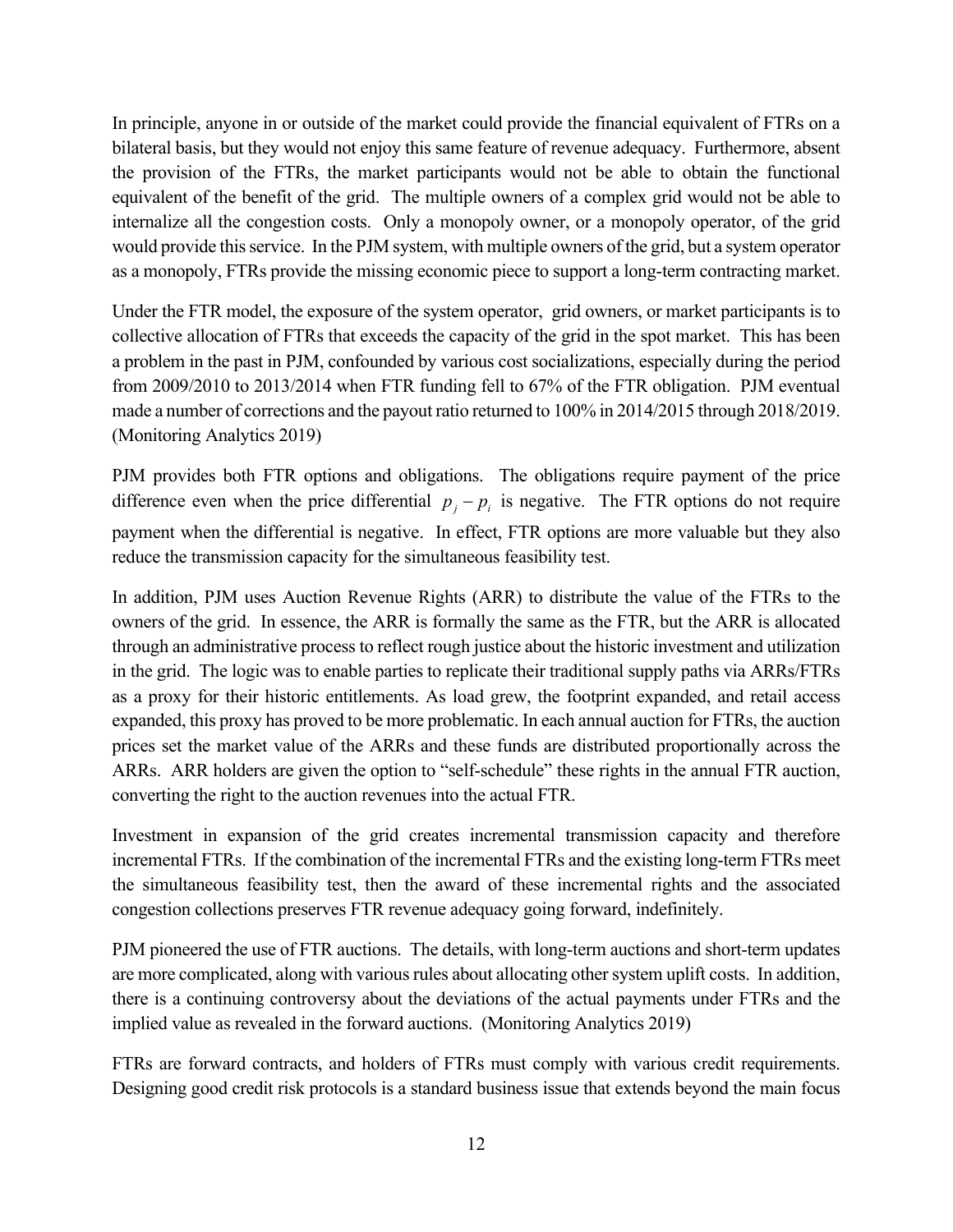of electricity market design. In 2018, PJM faced a significant problem of default on the large FTR position held by GreenHat, LLC. For further details, see (Monitoring Analytics 2019).

#### *4.5. Day-Ahead Market*

Soon after the second launch of the real-time market in April 1999, market participants began a discussion about development of a day-ahead market. The real-time market took the availability of (most) of the generation as given, and solved for the energy dispatch in (1). There were a few related actions to ensure enough capacity was started and on-line, but this was a relatively minor part of operations as initially the majority of supply was self-scheduled.

When looking ahead over a longer period like a day, however, there would be many more decisions required about commitment of generating units that had longer lead-times. The change in horizon and the ability to commit units results in the economic dispatch problem expanding into an economic unit commitment and dispatch problem. This would open the door to more formal consideration of multi-part generation offers to include start-up costs, minimum run times, and related complications that arise in the management of real systems.

For market participants, a day is a long time in electricity systems, and real-time prices can be quite volatile. There was a popular demand for a mechanism that operated one day-ahead to create hedges for the real-time operations to help manage this volatility. Although these hedges could be arranged in the open market, the system operator again had a special role to play in coordinating day-ahead schedules and dispatch to respect the capabilities of the transmission system. For the same reason as found for FTRs, only the system operator can determine a consistent set of day-ahead contracts that could be converted to physical delivery within the limits of reliability.

The essence of the problem was to create a new model that included unit commitment and related control variables  $u \in U$ , and expanded the optimization to include these control variables.

(5)  
\n
$$
\begin{aligned}\n\lim_{d \in D, g \in G, u \in U, y} B(d) - C(g, u) \\
d - g = y, &\quad: p \\
\text{s.t.} \quad L(y) + 1' y = 0, &\quad: \lambda \\
K(y) \le 0 &\quad: \mu.\n\end{aligned}
$$

Typically formulated as a dynamic model with an hourly interval, load bids and generator offers are for day-ahead forward contracts that will be settled against the relevant intervals for the realtime dispatch in (1). Multi-part offers with start-up, no-load and multiple steps with incremental energy offers that make up a generator cost are incorporated in (5), and the resulting schedules provide the hedges for real-time markets. To the extent one's real time generation or load matches the day-ahead schedules, the party is fully insulated from real time price volatility.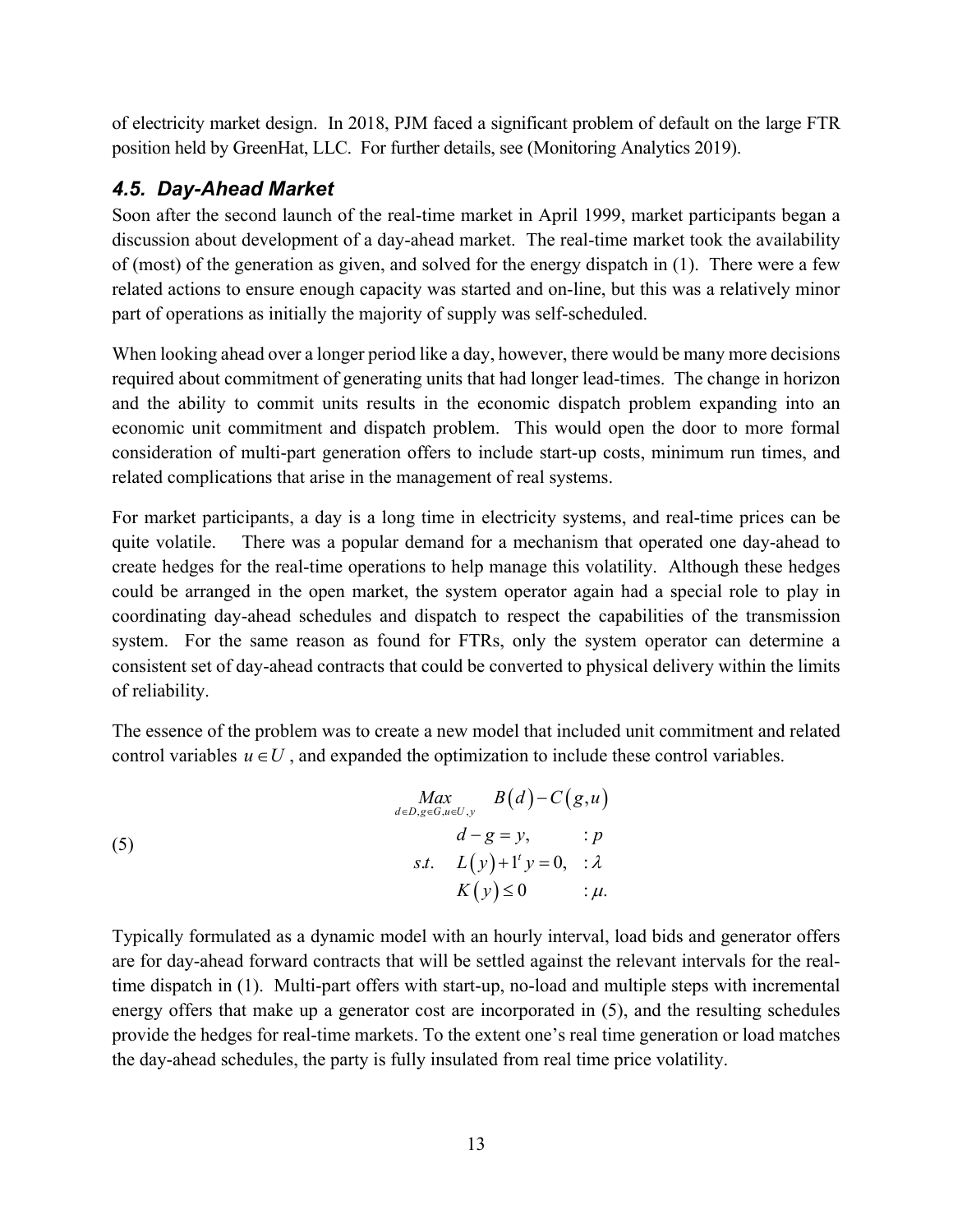The day-ahead model includes a Reliability Unit Commitment (RUC) for supplemental units if needed to ensure real-time reliability. In effect, this can be included as part of the constraints in (5). (Cadwalader et al. 1998)

One problem with the day-ahead unit commitment model is that the unit commitment variables are integers, and thus the model in (5) may not have prices that fully support the solution. The broader topic is discussed under the name of Extended LMP (ELMP). Essentially, the initial PJM implementation accepted the optimal day-ahead unit commitment as given, which reduces (5) to a dynamic version of (1), and took the results as the day-ahead prices. This gives rise to cases where generators could be committed but losing money at the day-ahead prices. In essence, PJM's practice is to pay an added uplift to cover the difference and ensure support of the commitment and dispatch. The extra uplift costs are spread across the loads.

The day-ahead market includes explicit and implicit transmission schedules. Since it was not intended to sell transmission capacity twice, introduction of the day-ahead market required a change to redefine the settlement for FTRs as at the day-ahead prices. In effect, the day-ahead market purchases all the outstanding FTRs and reconfigures the rights to match the transmission dispatch in the day-ahead, which will then be settled at the real-time prices. A market participant that wishes to carry through an FTR to the real-time market can achieve this end by submitting a matching point-to-point schedule in the day-ahead market.

Very few of the decisions in the day-ahead energy dispatch and commitment have an immediate physical effect. Commitment decisions are the principal example, but the related energy dispatch schedules are the functional equivalent of financial forward contracts. This recognition stimulated the rise of so-called "virtual" transactions where the bids and offers in the day ahead market are not directly connected to any load or generation, and the market participant simply unwinds the contract through the real-time settlements. Hence, a virtual award for 100 MWh of generation in the day-ahead will lead to a payment at the day-ahead price and a corresponding obligation at the real-time price. In other words, the virtual bidder is arbitraging the difference between the dayahead bid and the expected real-time price.

To a material extent, virtual bidding is impossible to avoid as long as generators and loads have any discretion for offers and bids in the day-ahead market. In PJM, capacity resources have a must-offer obligation in the day ahead market, but flexibility in offers when not constrained on. Load has much more flexibility with respect to the amount it can purchase in the day ahead market. Further, the entry of additional financial market participants without explicit physical assets substantially expands the number of possible participants in the day-ahead market. The resulting increase in liquidity from financial participants is important for removing conditions that would otherwise allow an exercise of market power by either generation or load. The limited empirical estimates support the view that allowed explicit virtual bidding provides material benefits and enhances convergence between day-ahead and expected real-time prices. (Hogan 2016) For PJM,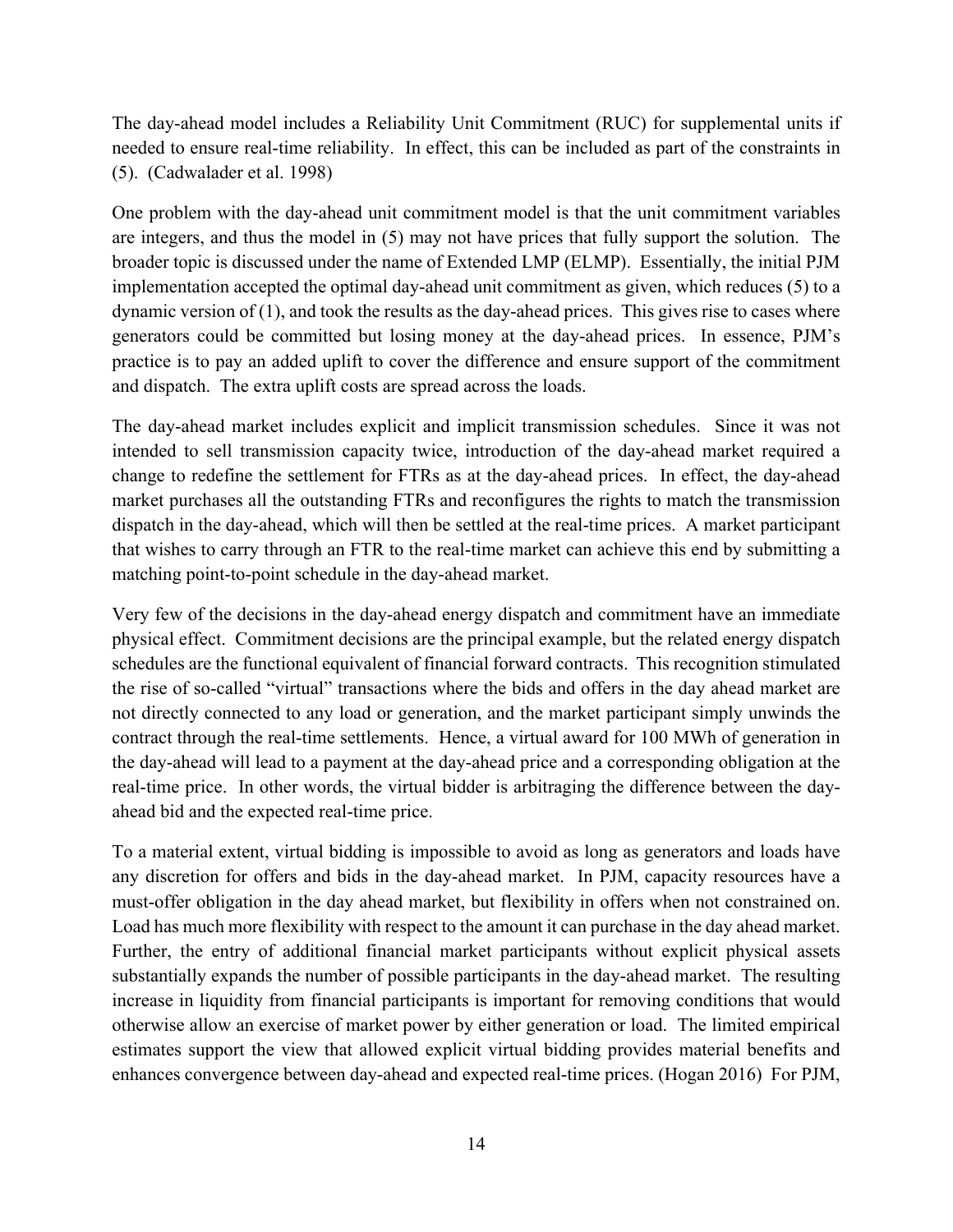difference between "the average real-time price and the average day-ahead price was -\$0.06 per MWh in 2017, and \$0.06 per MWh in 2018." (Monitoring Analytics 2019)

### *4.6. Capacity Markets and Resource Adequacy*

From the beginning of the PJM restructuring process, regulators were concerned about the ability of markets to support resource adequacy. The objective was to ensure that installed generation capacity was maintained with a reserve margin large enough to limit events leading to involuntary load curtailment with a probability of an event occurring no more than the one-day-in-ten-years standard. PJM's various state regulators were not convinced that the energy market alone would provide revenue sufficient to support investment in new generation to meet this standard. The call was for a capacity market that would provide forward looking support for generation asset investment to meet the resource adequacy standard.

Designing forward capacity markets is much harder than designing real-time or even day-ahead energy markets. The difficulties are fundamental. Forward capacity purchased for availability many years ahead is not an observable quantity. There must be some connection, eventually, to measurable quantities such as energy delivered. While these assumptions were made in planning models, translating this into market design consistently has been challenging. Defining this connection without simply creating a forward energy market is difficult and contentious. The original definition of capacity reflected the traditional dispatchable thermal generation plants. But capacity markets soon had to take on definitions of the contribution to capacity of intermittent resources, energy demand response, and later short-term storage devices.

Perhaps most complicated is the task of dealing with transmission constraints years in the future. If we knew how to do this well, the contract path model might have worked. But identifying the ability of capacity resources to be delivered to meet load requirements under stressed conditions is not a simple modeling task. The practice in PJM is to make some engineering judgements and construct a zonal model for capacity with a simplified transportation model that does not explicitly account for the actual power flows and transmission constraints.

There are two classes of generators in PJM. Energy-only resources are connected to provide energy in the real-time market and have only minimal interconnection requirements, e.g. they must be able to operate without causing operating problems, but their interconnection upgrades are not designed to assure the resource is deliverable to the system on an integrated basis. Capacity Resources have more stringent interconnection requirements and are connected to the grid and allowed to participate in the capacity market only after meeting an engineering deliverability test. To be certified as "deliverable", a new resource may be required to make investments in upgrading the grid. In exchange for such upgrades they receive a Capacity Interconnection Right. But once certified, such capacity resources only retain their CIRs and ability to participate in the capacity market if they continue to offer into the capacity market. They lose their CIRs after 3 years if they do not participate (versus clear) in the capacity market auctions.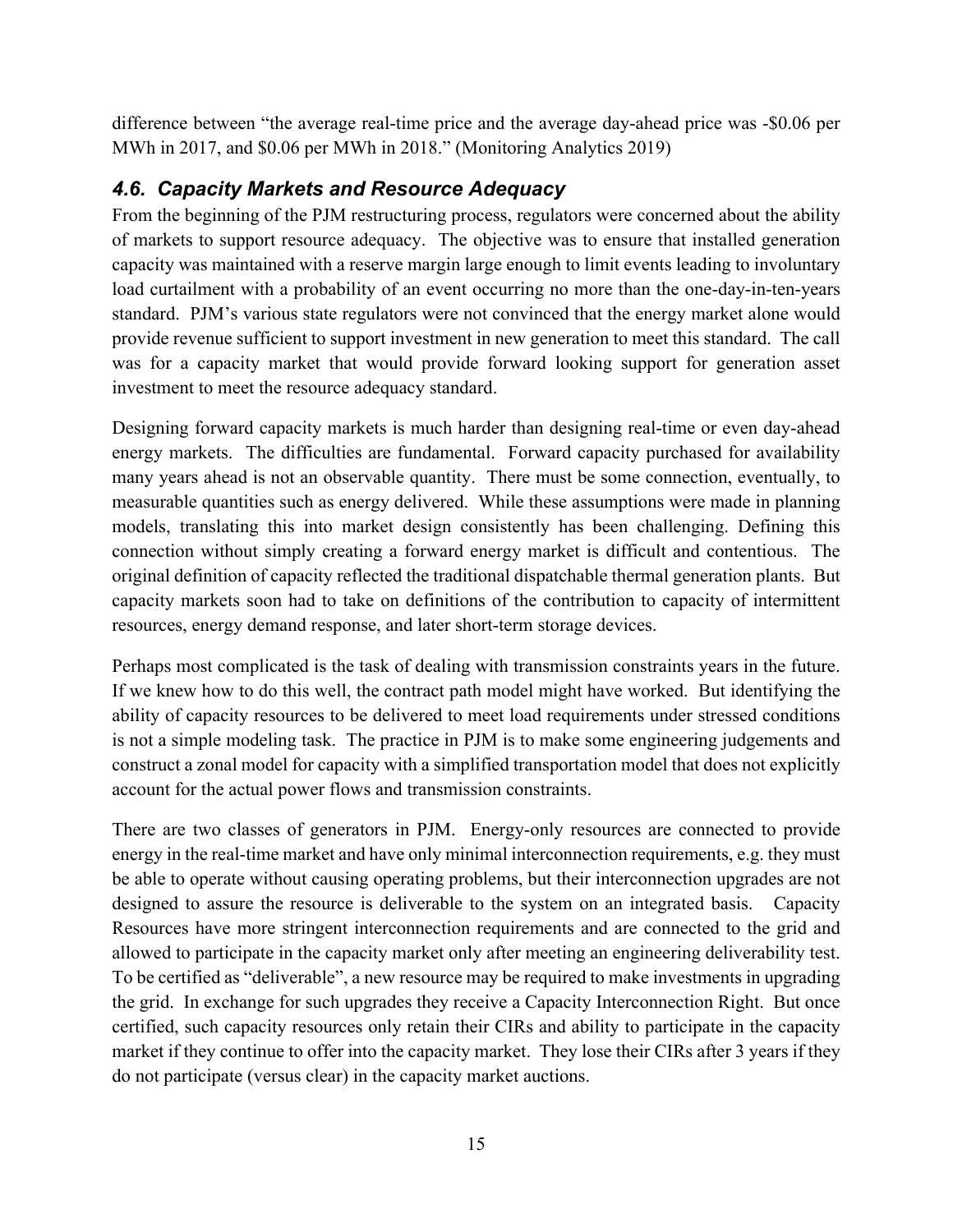A major revision of the PJM capacity market, referred to as the Reliability Pricing Model (RPM), was implemented effective June 1, 2007. There are Local Deliverability Areas (LDAs) for capacity. For each LDA, PJM produces a forward estimate of the peak energy demand, the capability to accept transfers from the rest of the footprint, and a target level of reserves needed within the LDA. The interface capacity for the zones is set according to a one-day-in-twenty-fiveyear standard for transmission flow capacity. This conservative planning requirement is used to approximate the infinite internal transmission that PJM assumed when determining the one-dayin-ten-year requirement for generation reserves for PJM as a whole.

Given the target level of internal requirements for each LDA, PJM utilizes a Cost of New Entry (CONE) for a typical combustion turbine and the Net CONE (CONE adjusted for energy and ancillary services income) to establish a demand curve for each represented LDA. The CONE represents the levelized capacity cost that would have to be earned on average to support investment in the turbine. This estimate is reduced to the Net CONE by subtract an estimate of the energy and ancillary services (E&AS) revenues that will be earned, based on a backwardlooking average on-peak dispatch of the turbine plant. A significantly positive Net CONE is an indicator of the "missing money" in the energy market. (Joskow 2008) In PJM, revenue adequacy from the E&AS market alone has not been sufficient to support investment. (Monitoring Analytics 2019) The RPM capacity revenues have been a significant and growing part of the PJM market. Capacity revenues represent almost 100% of the income for demand response capability that is sold as capacity.

Net CONE and an installed reserve requirement set an anchor point for the Variable Revenue Requirements (VRR) curve, an administratively set demand curve. The VRR is a piecewise linear function similar in appearance to a demand curve, although there is no connection to demand other than to meet the Resource Adequacy requirement. The original intent of the shape of the VRR was to create a control type mechanism which would result in prices over time oscillating around the Net CONE with a frequency/cycle satisfactory to meeting the one-day-in-ten-year reliability requirement. This objective has been less visible over the twelve years of regulatory adjustments to the capacity construct.

With this VRR and zonal model, the RPM three-year-ahead forward auction and interim adjustment auctions combine offers from approved resources to determine capacity resource awards and capacity prices. A forward auction must-offer obligation (with limited exception) applies to all resources with CIRs. The winning capacity resources have an obligation to offer into the subsequent day-ahead and real time energy markets.

The Polar Vortex cold snap in the winter of 2014 revealed a problem in non-performance of generating capacity. At the peak PJM reported that 22% of total generating capacity was unavailable. (PJM Interconnection 2018b). This was problematic as the underlying reliability models used by PJM assumed that forced outages of generators were random and independent. Clearly this wasn't the case as cold weather froze operating equipment, stopped fuel conveys and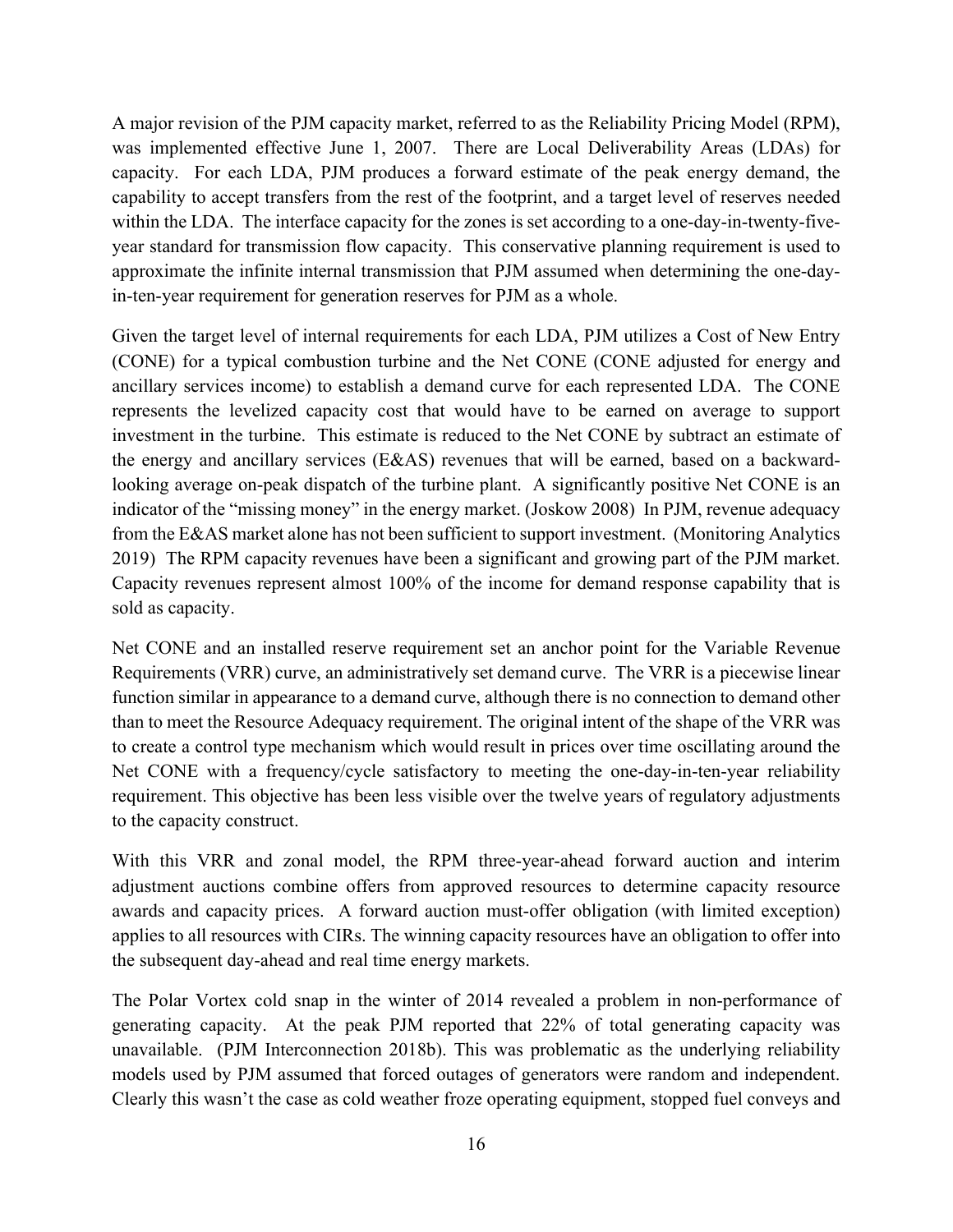made gas supplies unobtainable in certain areas. This precipitated a process to strengthen the capacity performance incentives and non-performance penalties. A modified paradigm referred to as Capacity Performance was put in place with stiffer penalties for unavailability during specified periods. The full effect of the new model would not be in place until the Delivery Year 2020/2021, illustrating the lag time for contentious market reforms and the fundamental forward nature of the capacity market design. Under the Capacity Performance requirement reform, capacity resources that are called upon but do not deliver energy will be charged at the hourly rate of 150% of the annualized Net CONE allocated over the estimated 30 hours when the resources would be needed. PJM calculates this value for the RTO resources as just over \$3,300/MWh for 2020/2021, with a cumulative stop/loss of 150% of Net CONE. This compares with the 2018 annual load weighted average LMP of \$38/MWh. With the exception of the exemptions for solar and wind, this capacity performance penalty structure provides a significant incentive to meet the capacity obligation.

A feature of the Capacity Performance penalty has the revenue collected from the underperforming assets shared among the over-performing assets, including those that are not capacity resources. Therefore, the marginal incentive for generators is similar to real-time scarcity pricing. However, the prices are not translated into the market prices as seen by the loads. This will create situations where the same product, energy at a location, has more than one implied spot price. Deficient generators will see the price as LMP+\$3,300/MWh, and they could take actions incurring large costs to capture the market price and avoid the \$3,300/MWh penalty. But loads at the same location would be paying only the market LMP. Given experience, it would not be surprising if the inconsistent incentives create unintended consequences for market efficiency.

### *4.7. Transmission Expansion and Cost Allocation*

The Regional Transmission Expansion Plan (RTEP) sets out investments in the transmission grid to meet several different "drivers": i) reliability, ii) market efficiency, and iii) public policy objectives. In this context reliability refers to various operating standards to meet dispatch security constraints and reliability standards. Market efficiency refers to improved economic performance through reduced congestion in the forecast economic dispatch. Public policy projects are those that do not arise under the first two categories but are needed to meet public policy objectives, such as interconnection of distant renewables resources. Transmission investments typically affect all three of these benefits, and thus the RTEP also includes procedures for evaluating multi-driver projects.

In the background of all this planning there are also Supplemental Projects that can be built by the various transmission owners outside of the RTEP, with the requirement being that the Supplement Project not diminish the system capability. In recent years, Supplemental Project spending has far exceeded RTEP central transmission planning investments.

Although there are provisions for merchant investments, where the costs and transmission benefits (e.g. incremental FTRs) are assigned to the merchant provider, the main outlines of the RTEP are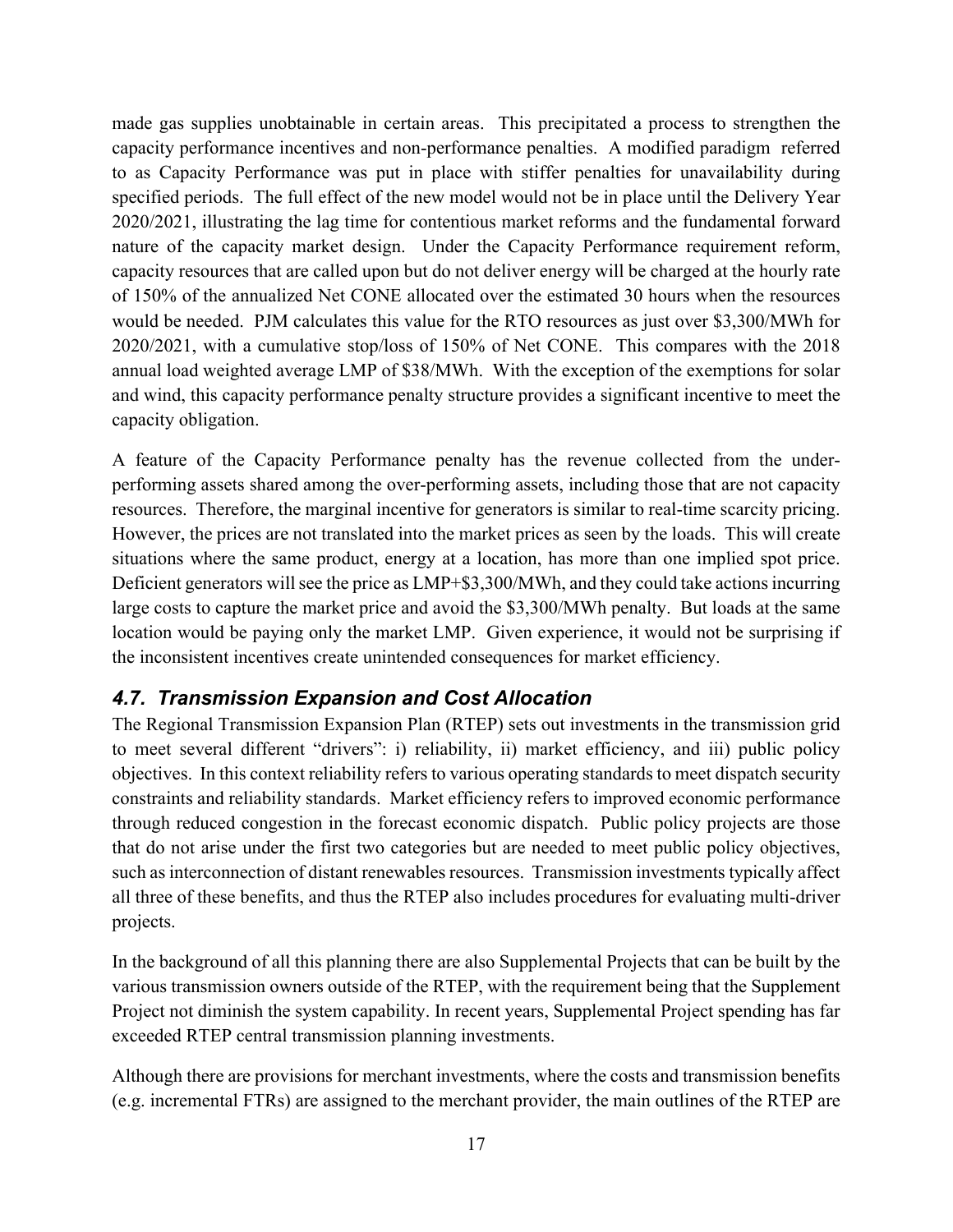essentially the same as found in traditional monopoly utility planning practices. PJM organizes stakeholders in two related processes for five-year and fifteen-year planning horizons. Using forecast of load, costs, and related infrastructure changes, PJM conducts production simulation analysis across a range of scenarios.

The choice among reliability projects broadly follows the standard of the least-cost means to meet the constraint. Market efficiency projects are evaluated according to changes in the simulated production cost and subject to a benefit-cost ratio of 1.25 as a minimum threshold. Public policy projects would be proposed by other government entities requesting the transmission investment. PJM has introduced limited competition and open seasons for various RTEP transmission projects. This new element, linked to FERC Order 1000 mandates, has proven contentious with the introduction of competition in an area previously the exclusive domain of regulated monopolist transmission owners. (FERC 2011)

Cost allocation for the initial existing transmission assets follows a "license plate" method which, in effect, recovers historical costs as a zonal connection charge, with different charges in each zone. Cost allocation for transmission expansion investment follows a series of rules that are a mixture of proportional allocation based on load ratio shares and a distribution factor (DFAX) based on a hypothetical power flow analysis. Notably, these load-ratio and DFAX methodologies are not derived from the cost-benefit analysis performed with the production simulations. (Hogan 2018) The result can be a sharp divergence between the cost allocation and the anticipated benefits. PJM members have continually disputed the resulting allocations, particularly those in recent years where the allocation criterion has been changed from violation based DFAX to beneficiary based DFAX. The allocation disputes have also spilled over into the merchant transmission arena where owners of controllable DC lines between PJM and NYISO have engaged in litigation regarding criteria for the application of costs responsibility and eligibility for certain services as they modify the basic service taken to avoid certain cost allocations.

### *4.8. Market Power Mitigation*

Mitigating a possible exercise of market power has been a continuing thread of electricity market restructuring. An early focus was on generator market power. The concern derived from theoretical arguments and experience in other markets, such as the power pool in England and Wales, that concentrated ownership of generators would create incentives to withhold some supply in order to raise market prices and increase profits on the remaining generation. (Wolfram 1999)

The central tool to mitigate generator market power in PJM is through the must-offer requirement for capacity resources with various associated offer caps. In a simplest case with an increasing incremental energy offer, an offer cap sets an upper limit on the generator's offer price. For generators deemed to have market power, either in general or under constrained transmission conditions, the cap is set based on an agreed upon measure of a 10% premium over an audited cost on file with PJM. The capped offer remains as part of the dispatch in (1) which produces the associated market-clearing LMP. The generator is paid according to the LMP at its location. Since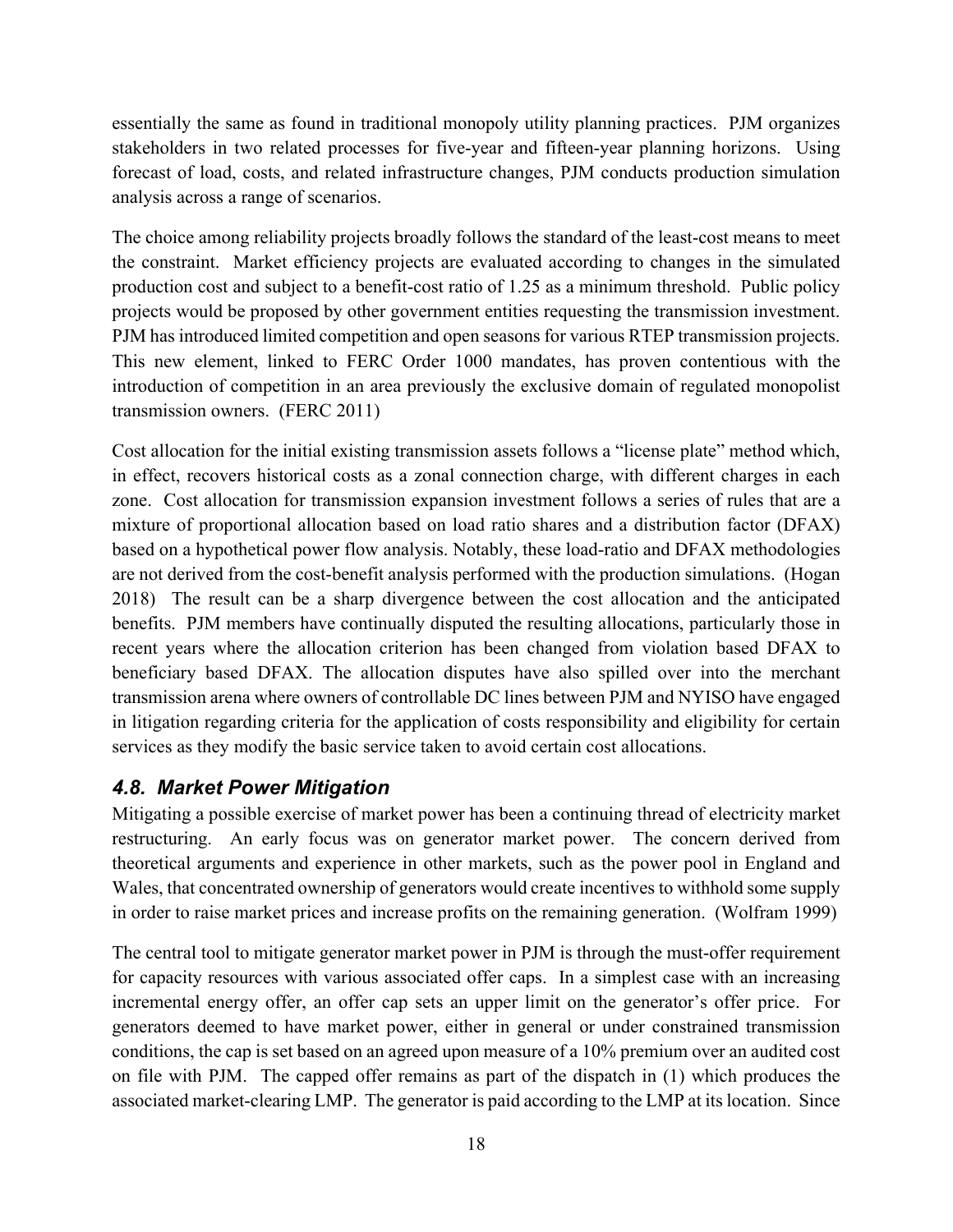the perfect competitive incentive, without market power, would be to offer at true marginal cost, the outcome of mitigation will be a close approximation of what would occur in a competitive market if the cost estimate used for mitigation is reasonably accurate.

In the presence of virtual bidding, easy market entry makes the day-ahead market highly competitive and it would be difficult to exercise market power on a sustained basis. In any event, a primary function of the market monitor is to track market performance and identify any evidence of market manipulation. The reports of the market monitor consistently find results of the energy market as competitive. For the various ancillary services, such as regulation and reserves, the market monitor finds the structure as not competitive, indicating a potential problem, but finds the actual market behavior as competitive.

The capacity market is the principal exception to this broadly competitive finding. Here the market monitor finds both the structure and performance as consistently non-competitive. (Monitoring Analytics 2019) The problems affect supply offers that are deemed too high as being noncompetitive, as well as the associated challenges of accommodating subsidized generation where the supply offers are too low.

# **5. Price Formation and Market Design Challenges**

The substantial progress of the PJM market after more than two decades of operation as an open access, non-discriminatory power pool must be counted a successful market design (SMD). (Cramton 2017) The main features of BBSCEDLMP should be the starting point for any future standard market design. The remaining challenges are not as significant those of the first days of the market opening in 1997. However, PJM will likely maintain its process to prioritize and improve on a number of electricity market design challenges.

# *5.1. Scarcity Pricing and Operating Reserve Demand Curves*

Scarcity pricing refers to conditions when load is close to using all available generating capacity, including capacity reserved to meet contingency constraints. In textbook theory, prices should rise to reduce demand and ration the available supply. In addition to supporting reliability, scarcity prices would provide a major element in supporting returns on generation investment. For a variety of reasons, electricity market implementations have embedded rules and procedures that tend to suppress market prices, particularly under scarcity conditions. (Joskow 2008)

PJM implemented a limited form of scarcity pricing in 2012 through penalty factors that would apply to operating reserve shortages during scarcity conditions. However, the penalty factors were set more based on cost principles than on the value of the reserves. The impact on scarcity pricing was insufficient, and PJM found that the relative share of energy prices in the total contribution to generator revenues was declining significantly.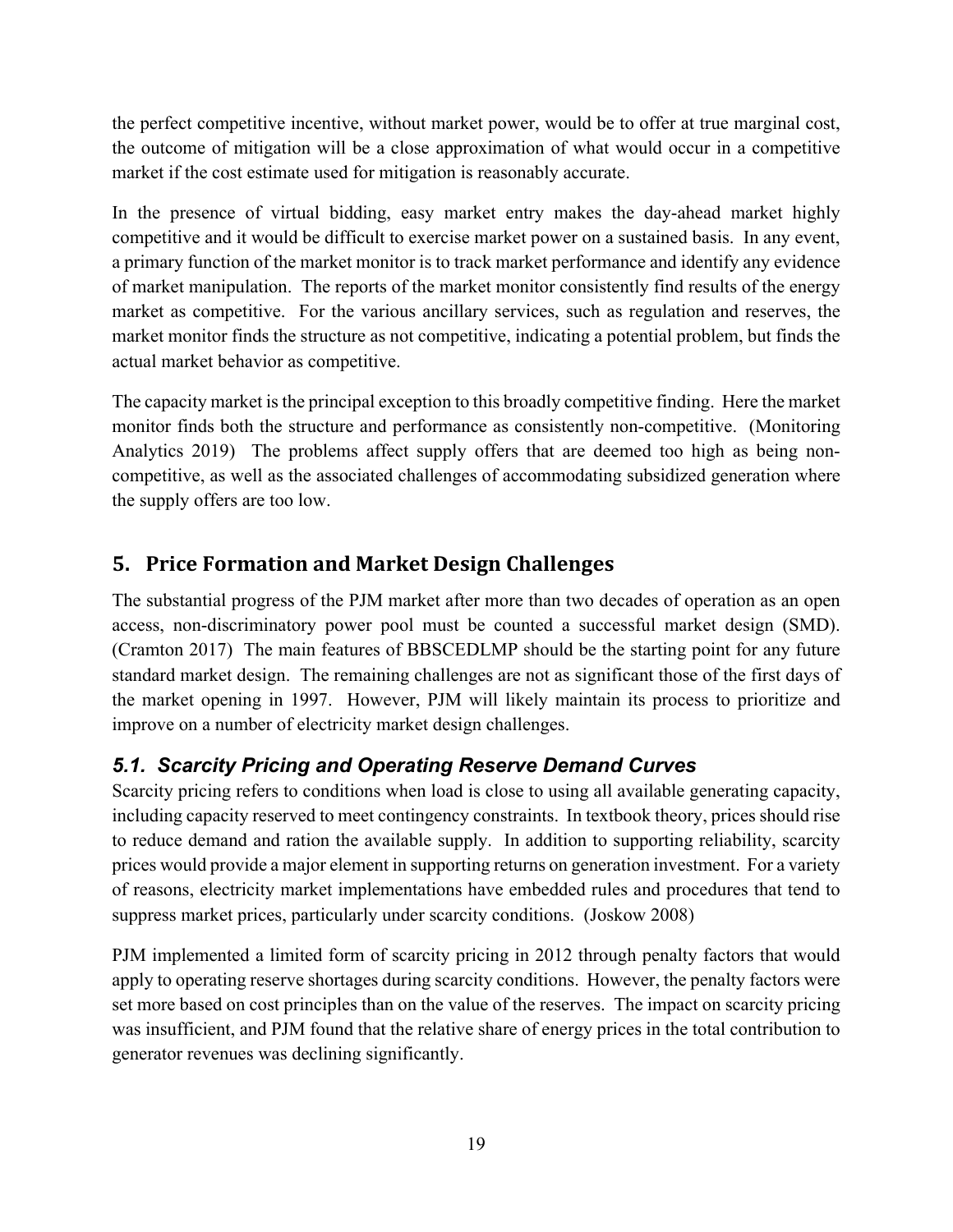An Operating Reserve Demand Curve (ORDC), based on valuing the impacts of outages and reserve shortages, provides a practical way to address scarcity pricing within the framework of current economic dispatch models. (Hogan 2013) To address its scarcity pricing problem, PJM proposed a major reform that would significantly revise the prior penalty factors and implement a version of an ORDC. Under this proposal, the scarcity price within a constrained zone could rise as high as \$12,000/MWh. (PJM Interconnection 2019)

The proposed PJM ORDC reform targets in part the expected need for and greater use of flexible operating reserves. PJM does not have the same potential for renewable resources as found in other regions. But policies to support renewable generation are likely to produce a similar trend of an increasing penetration of intermittent resources.

### *5.2. Market Design and the Green Agenda*

Although PJM has been behind other regions in the arrival of renewable energy resources, the future could be quite different. The challenges include dealing with the intermittent supplies that can increase stress on the system. The balanced mix of generation resources in PJM provided a substantial capability that helped accommodate the needs of efficient and reliable economic dispatch. Future increases in intermittent resources will require emphasis on flexible resources, better look-ahead dispatch practices, and related operating procedures that should develop as part of the natural evolution of the RTO.

A closely related issue will address modifications in the basic market design needed to accommodate a different cost structure, the implications for market-clearing prices, and the associated long-term incentives. In particular, the arrival of increasing volumes of zero marginalcost renewable resources prompts a concern that this will drive down energy prices and make the fundamental market design unravel. (Lopes and Coelho 2018) (Joskow 2019)

A notable feature of the formulation in (1) is the lack of any specification of the details of the underlying cost functions. The model is quite general, and the basic analysis from first principles is unaffected by the arrival of low or zero-variable cost resources. The prices, values and incentives all change, but the basic efficiency arguments all lead to the same market design and pricing prescriptions. The principal conclusion of a closer analysis is that the importance of scarcity pricing increases with the increasing penetration of zero-variable cost resources. In a hypothetical limiting case of only such resources with an energy-only market, scarcity prices would supply all the revenues in the energy market and all the incentives for investment. Hence, the direction of the future for PJM is to emphasize the scarcity pricing reforms it has already proposed. (PJM Interconnection 2019) (Hogan 2019)

# *5.3. Disconnect Between Economic and Reliability Standards*

Resource adequacy and reliability standards in PJM and elsewhere typically invoke the one-dayin-ten-years standard for system failures that lead to involuntary load curtailments. This standard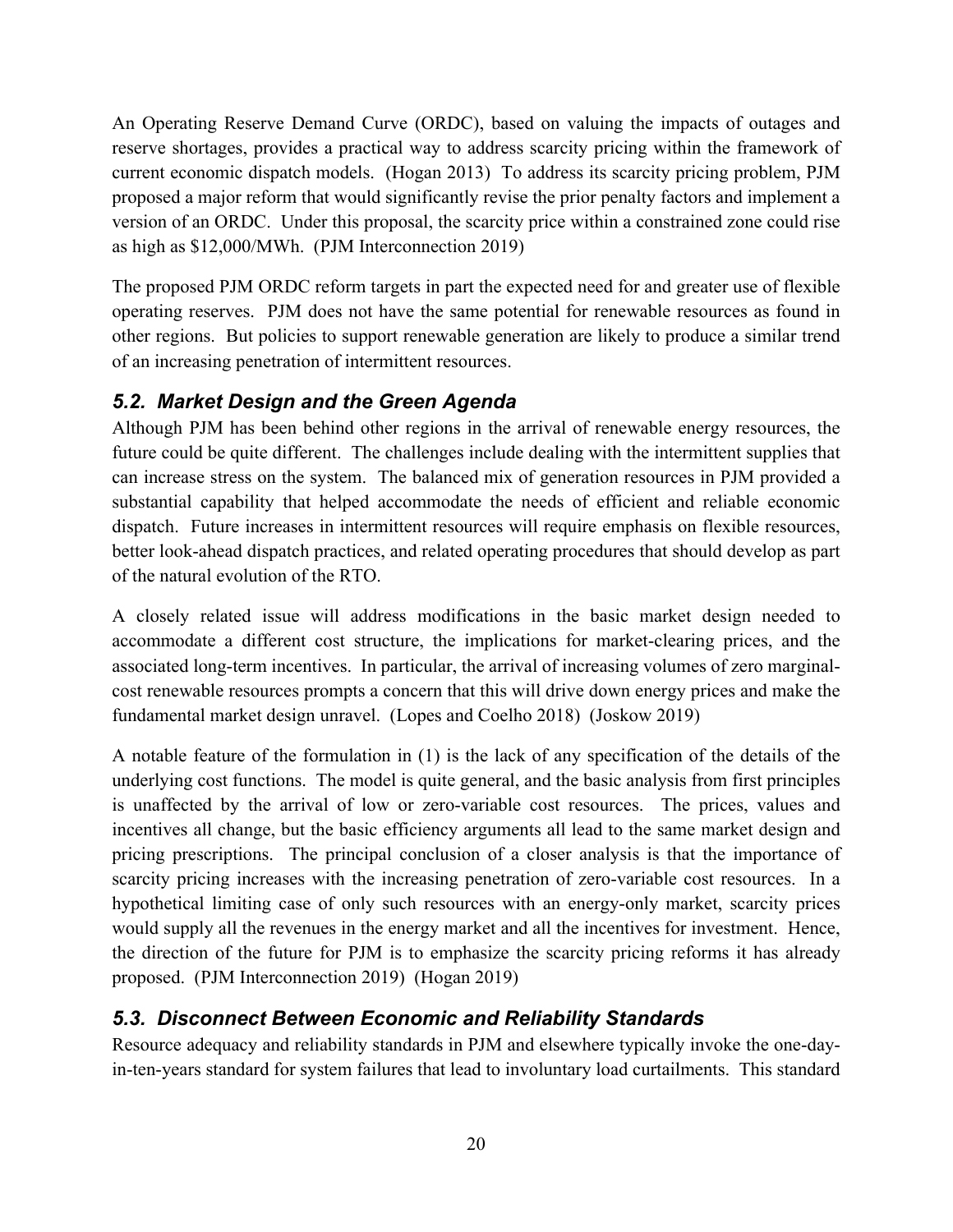takes slightly different forms, but all the implementations have the characteristic that the standard continues because it has always been the standard.

The logic behind the rule has been challenged repeatedly by showing that the implied value of lost load is orders of magnitude above the levels that actual loads would be willing to pay. (Telson 1973) (Wilson 2010) The analysis of the economic level of installed capacity compared to the historical reliability standard has been quite detailed in work for the Texas system operator. (Newell et al. 2018) The implied economically efficient reserve margin for installed capacity is materially lower than that required by the traditional reliability standard.

The gap between these installed reserve requirement estimates implies that energy-only markets with efficient scarcity pricing require either revising the reliability standard or providing some other means to support pricing and investment. A capacity market, as in PJM, is one approach. An ORDC constructed with conservative assumptions, as ordered by the Public Utility Commission of Texas, is another.

### *5.4. Beneficiary Pays and Transmission Cost Allocation*

In its landmark Order 1000 on transmission expansion and cost allocation, FERC set out the fundamental requirement for transmission expansion criteria and the "beneficiary pays" principle for cost allocation. (FERC 2011) The cost-allocation principle is important for maintaining compatibility among the investment incentives for load, generation and transmission. The broad principle, reinforced by a series of Federal court decisions, required that cost allocation rules be "roughly commensurate" with the investment benefits.

Almost immediately, implementation of the rule revealed either an unwillingness or an inability to follow the logical precepts of the beneficiary-pays principle. (Radford 2013) PJM is not alone in facing a challenge to make the transmission expansion process, cost-benefit analyses, and costallocation rules conform to the basic principles.

### *5.5. Buyer Market Power and Minimum Offer Price Rules*

The RPM capacity auctions are vulnerable to manipulation by the functional equivalent of market power exercised by loads. Although individual loads are generally not large enough to influence capacity market prices, state governments can act on behalf of loads to manipulate capacity prices. The process first appeared with New Jersey proposing subsidies for a new natural gas plant that customers would be required to subsidize but where a major objective was to lower capacity market prices to the greater benefit of those same customers.

The same effect happens through any subsidies for competing generation, such as through policies to support renewables or maintain existing fleets of generating plants in the name of improved resiliency. The impact of subsidies in the energy market is ubiquitous and material. (Nordhaus 2013) "Subsidies are contagious. Competition in the markets could be replaced by competition to receive subsidies." (Monitoring Analytics 2017) The main response in PJM has been through RPM Minimum Offer Price Rules (MOPR) intended to remove the effects of various subsidies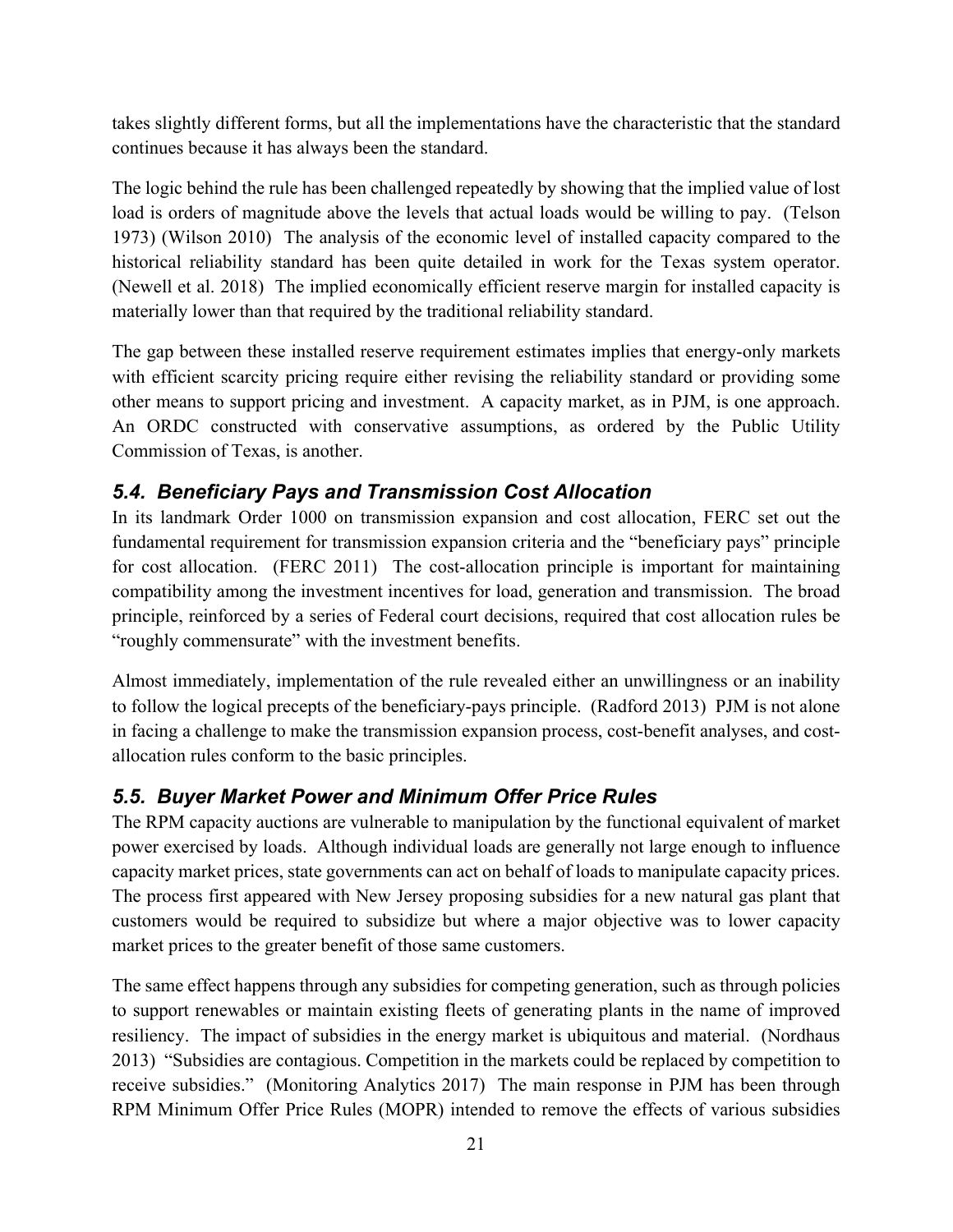and determine a forward capacity price that is not subject to manipulation. This continuing discussion promoted then FERC Chairman Norman Bay to argue that regulators of electricity markets cannot solve this problem. (FERC 2017)

### *5.6. Multi-period Dispatch and Price Consistency*

In the real-time spot market, PJM utilizes a look-ahead for various commitment and dispatch decisions. The dispatch updates every five-minutes, with a rolling look-ahead period set by system conditions and varies from 15 minutes for generators to up to 2 hours ahead for various ancillary services. The real-time LMP pricing model applies for each five-minute dispatch interval without a look-ahead feature.

Dispatch intervals are not separable. For example, ramping limits can constrain the dispatch and affect both cost of operations and intertemporal prices to reflect these limits. In principle, the formulation in (1) can include intertemporal constraints and the associated prices. The LMP prices estimated separately for each period may not be the same and might not support the solution with binding ramping constraints. Calculating the prices for each interval with a look-ahead with related constraints, and then updating prices after every five-minute interval, is feasible, would provide consistent intertemporal prices when the forecast and actual load and operating conditions are the same, and is the practice in other organized markets. In the system with constantly changing forecasts, the deterministic models cannot ensure that the forecast prices and actual prices would be the same. Hence, there is another application of uplift payments to support the dispatch. However, simulations for the ISONE system found test cases where the deviations produced for the rolling calculations were relatively small. (Hua et al. 2019)

### *5.7. Day-ahead and Real-time Market Design Interaction*

The PJM real-time and day-ahead market models in (1) and (5) are deterministic. The models are based on bids and offers and expected system conditions. The real dispatch faces uncertain conditions over the near future in real-time, and over the day in the day-ahead problem. Full formulation of a stochastic optimization and the accompanying market equilibrium is a research topic but not yet a workable possibility for large-scale power systems with security-constrained dispatch. (Bjørndal et al. 2018) However, the treatment of operating reserves in real-time and day-ahead in PJM is an example of building in approximations that serve to proxy for some of the major effects of uncertainty while maintaining a simplified representation in a deterministic model. The problem becomes even more interesting in the presence of virtual bidding and assumptions of perfect arbitrage between day-ahead and expected real-time prices. (Hogan and Pope 2019)

# *5.8. Extended Locational Marginal Pricing and Energy Uplift*

The market model with unit commitment, as in (5), includes binary on-off decisions for generators and other facilities that violate the conditions that guarantee that the LMPs support the efficient solution. In this more general model, there may be no set of market prices that supports the efficient solution. Recognized early in the development of electricity markets, the general practice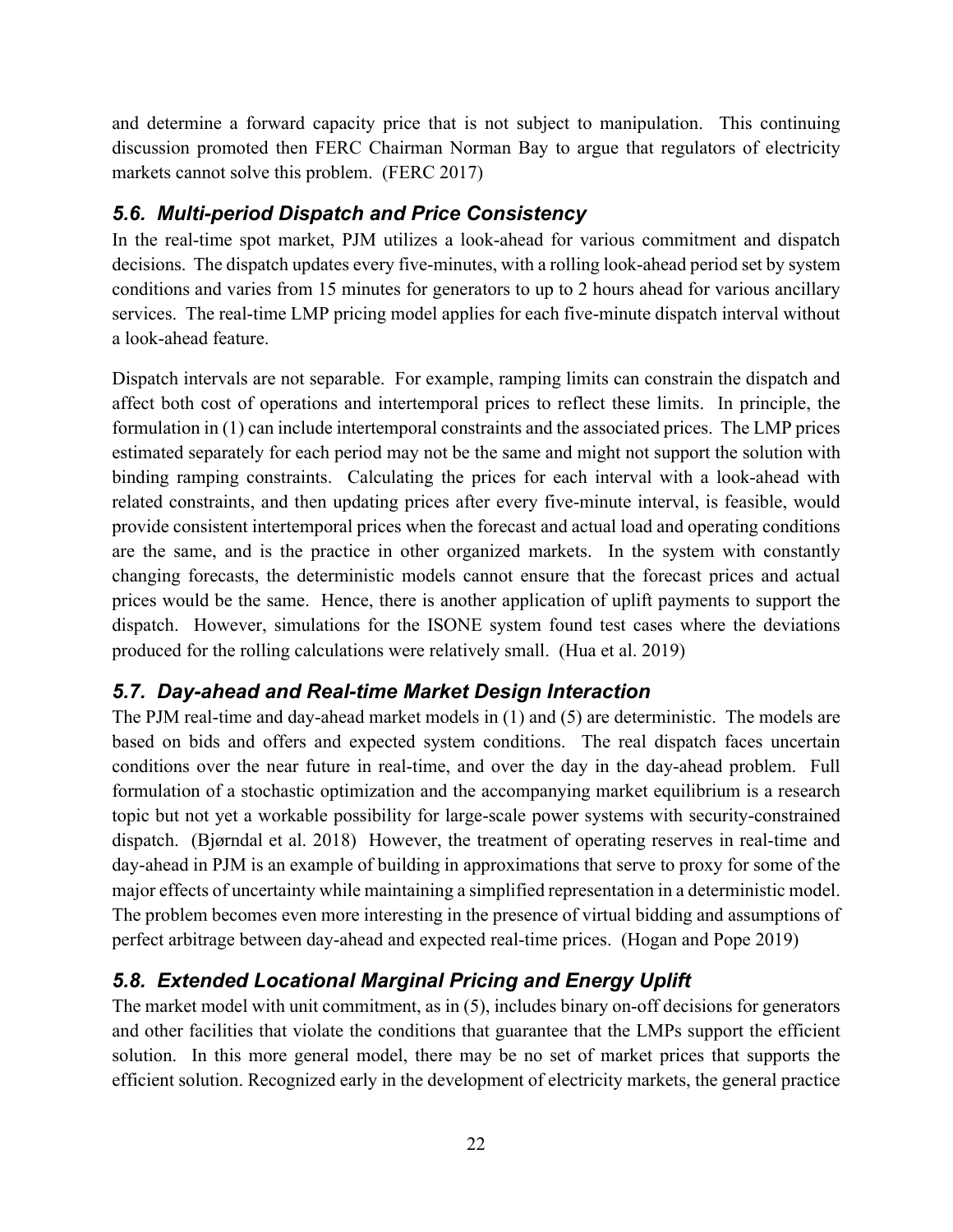is to pay generators an additional "uplift" whenever the energy revenues at the market prices are not sufficient to support the efficient outcome.

Under these conditions, different choices for the locational prices lead to different uplift amounts. Setting the prices to minimize the total uplift payments is possible in principle. (Gribik, Hogan, and Pope 2007) However, the theoretical ideal can be computationally intractable for a real system such as PJM.

The alternative approach, sometimes described as Extended Locational Pricing (ELMP), would choose the market prices according to a separate pricing model that approximates (5) by relaxing the integer restrictions to treat commitment decisions as continuous rather than binary. Although the associated dispatch in the pricing model need not be the same as the actual dispatch, the resulting prices are a good workable approximation to the exact minimization of uplift. (PJM Interconnection 2017) This would be a generalization of the similar treatment of "fast start" resources already approved by FERC. (FERC 2019)

# **6. Conclusion**

The physics of power transmission systems make existing electricity markets unlike markets for other commodities. Markets cannot solve the problem of electricity market design, and simple analogies to other markets can lead design astray. PJM has been at the forefront of applying first principles of engineering and economics in the context of providing coordination for competition as needed to support efficient markets. Perfection is elusive, both in theory and in practice. PJM strives for the best approximation of Successful Market Design organized around bid-basedsecurity-constrained-economic-dispatch-with-locational-marginal-prices. The evolution of market design, to accommodate the changing mix of load and generation resources, should avoid mistakes of the past and continue to emphasize the fundamentals while improving the characterization of scarcity pricing, dynamic dispatch and the close connection between physical and financial markets.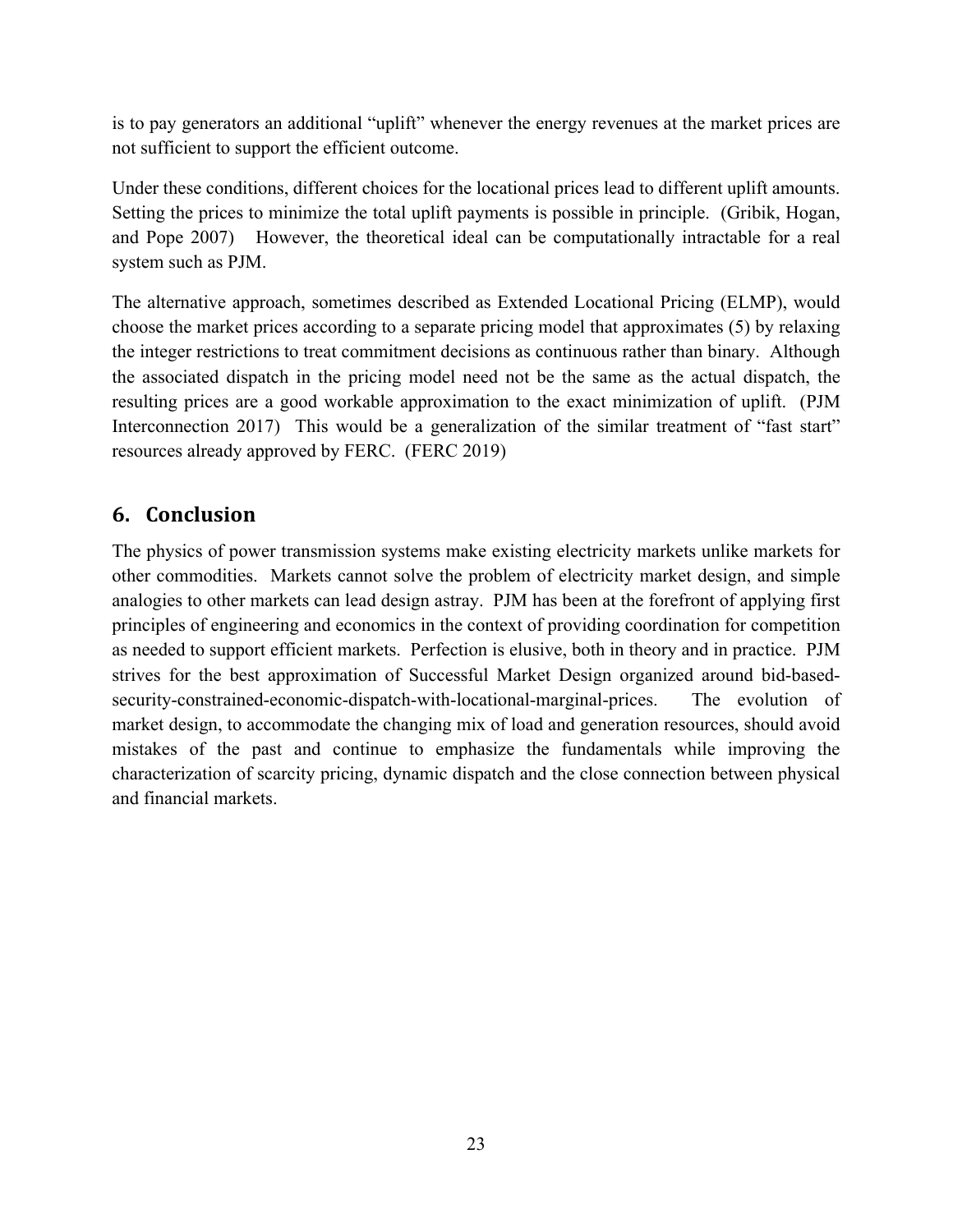#### **7. References**

- Bjørndal, Endre, Mette Bjørndal, Kjetil Midthun, and Asgeir Tomasgard. 2018. "Stochastic Electricity Dispatch: A Challenge for Market Design." *Energy* 150 (August): 992–1005. https://doi.org/10.1016/j.energy.2018.02.055.
- Boucher, Jacqueline, and Yves Smeers. 2002. "Towards a Common European Electricity Market." *Competition and Regulation in Network Industries* 3 (4): 375–424. https://doi.org/10.1177/178359170200300402.
- Cadwalader, Michael D., Scott M. Harvey, Susan L. Pope, and William W. Hogan. 1998. "Reliability, Scheduling Markets, and Electricity Pricing." http://www.hks.harvard.edu/fs/whogan/schd0598.pdf.
- Cramton, Peter. 2017. "Electricity Market Design." *Oxford Review of Economic Policy* 33 (4): 589–612. https://doi.org/10.1093/oxrep/grx041.
- FERC. 1996. "Order 888: Promoting Wholesale Competition Through Open Access Non-Discriminatory Transmission Services by Public Utilities, Recovery of Stranded Costs by Public Utilities and Transmitting Utilities; Dockets No. RM95-8-000, No. RM94-7-001." https://www.ferc.gov/legal/maj-ord-reg/land-docs/rm95-8-00w.txt.
	- ———. 1999. "Order Approving PJM Supporting Companies' Request for Market-Based Pricing Authority." https://elibrary.ferc.gov/idmws/common/opennat.asp?fileID=3152809.
	- ———. 2011. "Order 1000: Transmission Planning and Cost Allocation by Transmission Owning and Operating Public Utilities." Federal Energy Regulatory Commission. https://www.ferc.gov/whats-new/comm-meet/2011/072111/E-6.pdf.
	- ———. 2017. "Order Granting Complaint in Part and Denying in Part Re New York State Public Service Commission et Al vs. New York Independent System Operator, Inc. under EL16- 92." Federal Energy Regulatory Commission. https://elibrary.ferc.gov/IDMWS/common/opennat.asp?fileID=14483864.
	- ———. 2019. "Order on Paper Hearing: Docket No. EL18-34-000 (PJM Fast Start)." https://elibrary.ferc.gov/idmws/common/opennat.asp?fileID=15221762.
- Gribik, Paul R., William W. Hogan, and Susan L. Pope. 2007. "Market-Clearing Electricity Prices and Energy Energy Uplift." http://www.hks.harvard.edu/fs/whogan/Gribik\_Hogan\_Pope\_Price\_Uplift\_123107.pdf.
- Hogan, William W. 1992. "Contract Networks for Electric Power Transmission." *Journal of Regulatory Economics* 4 (3): 211–242. http://ezpprod1.hul.harvard.edu/login?url=http://search.ebscohost.com/login.aspx?direct=true&db=bt h&AN=16580807&site=ehost-live&scope=site.
- ———. 1998. "Nodes and Zones in Electricity Markets: Seeking Simplified Congestion Pricing." In *Designing Competitive Electricity Markets*, edited by Hung-Po Chao and Hillard G Huntington, 33–62. Springer. https://link.springer.com/chapter/10.1007/978-1-4615-5547- 6\_3.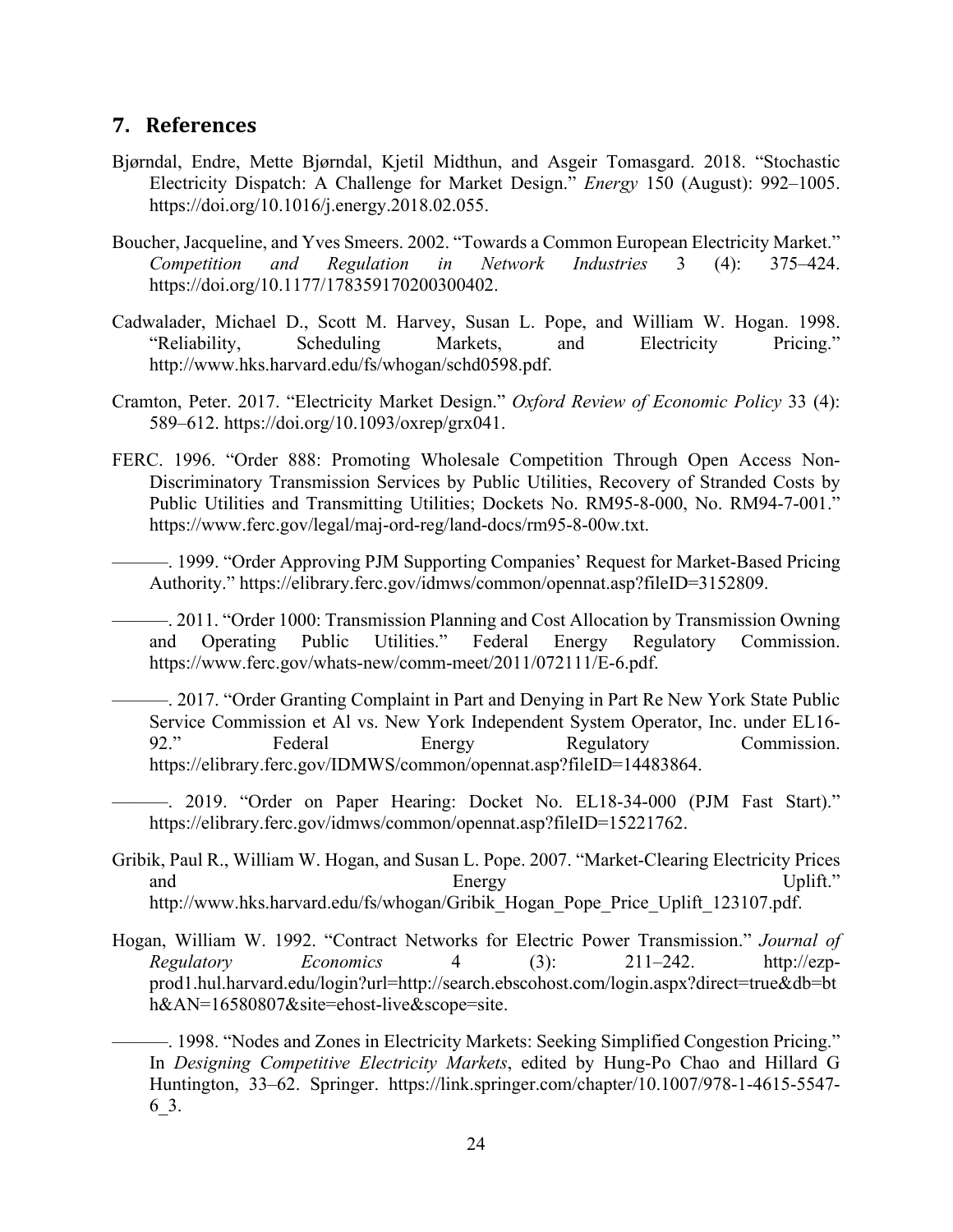- ———. 2002. "Electricity Market Restructuring: Reforms of Reforms." *Journal of Regulatory Economics* 21 (1): 103–132. http://ezpprod1.hul.harvard.edu/login?url=http://search.ebscohost.com/login.aspx?direct=true&db=bt h&AN=17768581&site=ehost-live&scope=site.
- ———. 2013. "Electricity Scarcity Pricing Through Operating Reserves." *Economics of Energy & Environmental Policy* 2 (2): 65–86. http://www.pserc.cornell.edu/empire/2\_2\_a04.pdf.
- ———. 2016. "Virtual Bidding and Electricity Market Design." *Electricity Journal* 29 (5): 33– 47. https://doi.org/10.1016/j.tej.2016.05.009.
- ———. 2018. "A Primer on Transmission Benefits and Cost Allocation." *Economics of Energy & Environmental Policy* 7 (1). https://doi.org/10.5547/2160-5890.7.1.whog.
- ———. 2019. "Market Design Practices: Which Ones Are Best?" *IEEE PES Magazine* 17 (1): 100. https://www.nxtbook.com/nxtbooks/pes/powerenergy\_010219/index.php#/0.
- Hogan, William W., and Susan L. Pope. 2019. "PJM Reserve Markets: Operating Reserve Demand Curve Enhancements." https://sites.hks.harvard.edu/fs/whogan/Hogan\_Pope\_PJM\_Report\_032119.pdf.
- Hua, Bowen, Dane A. Schiro, Tongxin Zheng, Ross Baldick, and Eugene Litvinov. 2019. "Pricing in Multi-Interval Real-Time Markets." *IEEE Transactions on Power Systems* 34 (4): 2696– 2705. https://doi.org/10.1109/TPWRS.2019.2891541.
- Joskow, Paul L. 2008. "Capacity Payments in Imperfect Electricity Markets: Need and Design." *Utilities Policy* 16 (3): 159–70. http://www.sciencedirect.com.ezpprod1.hul.harvard.edu/science/article/pii/S0957178707000926/pdf?md5=141854e71a805b1 1bea5d3510c9fbc6f&pid=1-s2.0-S0957178707000926-main.pdf.
	- ———. 2019. "Challenges for Wholesale Generation at Scale: Intermittent Renewable Electricity Markets with The U.S. Experience." *Oxford Energy Forum* 35 (2): 291–331. https://doi.org/10.1111/j.1467-629x.1984.tb00054.x.
- Liu, Haifeng, Leigh Tesfatsion, and A. A. Chowdhury. 2009. "Locational Marginal Pricing Basics for Restructured Wholesale Power Markets." *2009 IEEE Power and Energy Society General Meeting, PES '09*. https://doi.org/10.1109/PES.2009.5275503.
- Lopes, Fernando, and Helder Coelho. 2018. "Electricity Markets with Increasing Levels of Renewable Generation: Structure, Operation, Agent-Based Simulation, and Emerging Designs." In *Studies in Systems, Decision and Control, 144*, edited by Fernando Lopes and Helder Coelho. Springer International Publishing. https://doi.org/10.1007/978-3-319-74263- 2.
- Monitoring Analytics. 2017. "2016 State of the Market Report for PJM." Vol. 2. http://www.monitoringanalytics.com/reports/PJM\_State\_of\_the\_Market/2016/2016-sompjm-volume2.pdf.

———. 2019. "2018 State of the Market Report for PJM."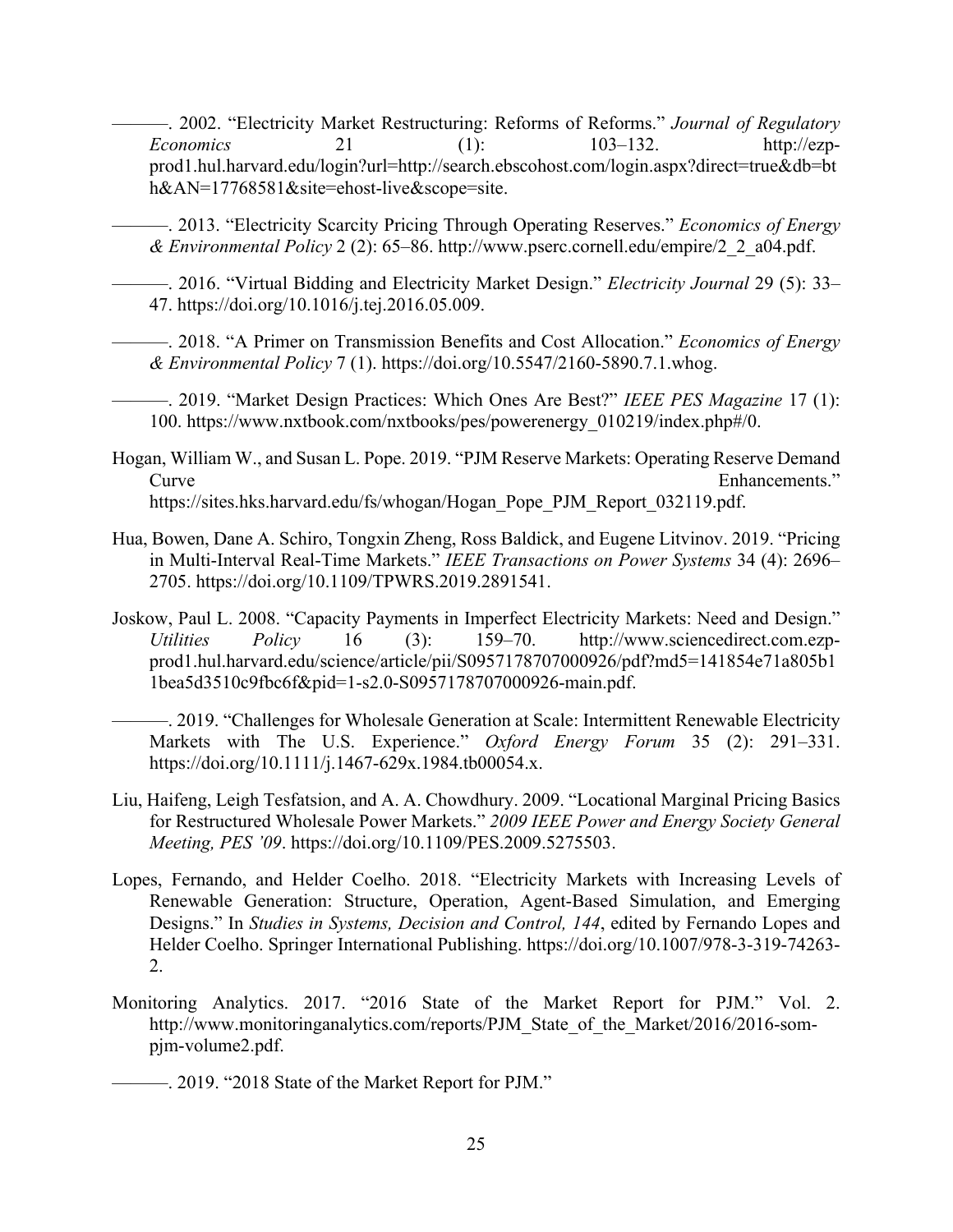- Munoz, Francisco D., Sonja Wogrin, Shmuel S. Oren, and Benjamin F. Hobbs. 2018. "Economic Inefficiencies of Cost-Based Electricity Market Designs." *The Energy Journal* 39 (3): 51–68. https://doi.org/10.5547/01956574.39.3.fmun.
- Newell, Samuel, Rebecca Carroll, Ariel Kaluzhny, Kathleen Spees, Kevin Carden, Nick Wintermantel, and Alex Krasny. 2018. "Estimation of the Market Equilibrium and Economically Optimal Reserve Margins for the ERCOT Region." http://www.ercot.com/content/wcm/lists/167026/2018 12 20 ERCOT MERM Report Fi nal.pdf.
- Nordhaus, William. 2013. *The Climate Casino: Risk, Uncertainty, and Economics for a Warming*  World. New Haven: Yale University Press. http://books.google.com/books?hl=en&lr=&id=YfzYAQAAQBAJ&oi=fnd&pg=PT7&dq= The+Climate+Casino:+Risk,+Uncertainty,+and+Economics+for+a+Warming+World&ots= g2lR0lTh\_s&sig=FMS8QxAOSGvw7pfCZugeOwjoX-E.
- Ott, Andrew L. 2003. "Experience with PJM Market Operation, System Design, and Implementation." *IEEE Transactions on Power Systems* 18 (2): 528–34. https://doi.org/10.1109/TPWRS.2003.810698.
- PJM Interconnection. 2017. "Proposed Enhancements to Energy Price Formation." http://www.pjm.com/-/media/library/reports-notices/special-reports/20171115-proposedenhancements-to-energy-price-formation.ashx.

———. 2018a. "Leading Through the Transition: PJM Annual Report." https://www.pjm.com/- /media/about-pjm/newsroom/annual-reports/2018-annual-report.ashx?la=en.

———. 2018b. "Strengthening Reliability: An Analysis of Capacity Performance." https://www.pjm.com/-/media/library/reports-notices/capacity-performance/20180620 capacity-performance-analysis.ashx.

———. 2019. "Enhanced Price Formation in Reserve Markets of PIM Interconnection, L.L.C., Docket Nos. ER19-1486-000, EL19-58-000." https://pjm.com/directory/etariff/FercDockets/4036/20190329-el19-58-000.pdf.

- Radford, Bruce. 2013. "Very Roughly Commensurate: Analyzing the Order 1000 Comply Filings from Non-RTO Regions." *Public Utiilities Fortnightly*, 2013. https://www.fortnightly.com/fortnightly/2013/01/very-roughly-commensurate.
- Rivier, Michel, and Ignacio J. Pérez-Arriaga. 1993. "Computation and Decomposition of Spot Prices for Transmission Pricing." *11th PSC Conference*. https://www.researchgate.net/profile/IJ\_Perez-Arriaga/publication/245739246 Computation and decomposition of spot prices for tran smission\_pricing/links/54ae64020cf2828b29fce214/Computation-and-decomposition-ofspot-prices-for-transmission-pricing.pdf.
- Ruff, Larry E. 2001. "Flowgates, Contingency-Constrained Dispatch, and Transmission Rights." *Electricity Journal* 14 (1): 34–55. https://doi.org/10.1016/S1040-6190(00)00174-3.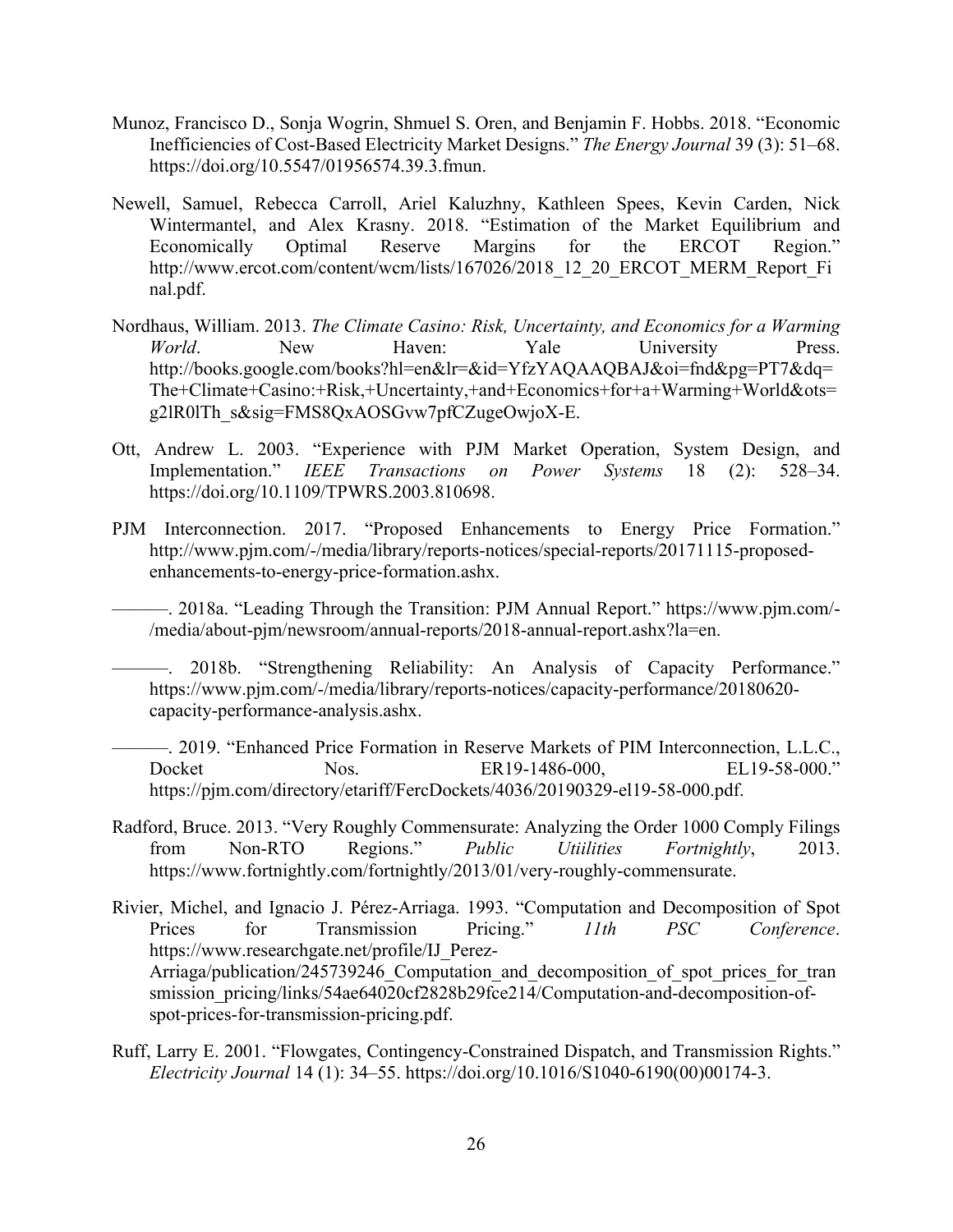- Schweppe, F. C., Michael C. Caramanis, Richard D. Tabors, and Roger E. Bohn. 1988. *Spot Pricing of Electricity*. Kluwer Academic Publishers. http://books.google.com/books?id=Sg5zRPWrZ\_gC&pg=PA265&lpg=PA265&dq=spot+pr icing+of+electricity+schweppe&source=bl&ots=1MIUfKBjBk&sig=FXe\_GSyf\_V\_fcIuTm UtH7mKO\_PM&hl=en&ei=Ovg7Tt66DO2x0AH50aGNCg&sa=X&oi=book\_result&ct=re sult&resnum=3&ved=0CDYQ6AEwAg#v=onep.
- Telson, M.L. 1973. "The Economics of Reliability for Electric Generation Systems." *MIT Energy Laboratory*, no. May. http://dspace.mit.edu/handle/1721.1/27285.
- Wilson, James. 2010. "Reconsidering Resource Adequacy: Part 1." *Public Utilities Fortnightly*, no. April: 33–39. https://www.fortnightly.com/fortnightly/2010/04/reconsidering-resourceadequacy-part-1.
- Wolfram, Catherine D. 1999. "Measuring Duopoly Power in the British Electricity Spot Market." *American Economic Review* 89 (4): 805–26. https://doi.org/10.1257/aer.89.4.805.

i William W. Hogan is the Raymond Plank Research Professor of Global Energy Policy, John F. Kennedy School of Government, Harvard University. This paper draws on research for the Harvard Electricity Policy Group and for the Harvard-Japan Project on Energy and the Environment. The author is or has been a consultant on electric market reform and transmission issues for Allegheny Electric Global Market, American Electric Power, American National Power, Aquila, AQUIND Limited, Atlantic Wind Connection, Australian Gas Light Company, Avista Corporation, Avista Utilities, Avista Energy, Barclays Bank PLC, Brazil Power Exchange Administrator (ASMAE), British National Grid Company, California Independent Energy Producers Association, California Independent System Operator, California Suppliers Group, Calpine Corporation, CAM Energy, Canadian Imperial Bank of Commerce, Centerpoint Energy, Central Maine Power Company, Chubu Electric Power Company, Citigroup, City Power Marketing LLC, Cobalt Capital Management LLC, Comision Reguladora De Energia (CRE, Mexico), Commonwealth Edison Company, COMPETE Coalition, Conectiv, Constellation Energy, Constellation Energy Commodities Group, Constellation Power Source, Coral Power, Credit First Suisse Boston, DC Energy, Detroit Edison Company, Deutsche Bank, Deutsche Bank Energy Trading LLC, Duquesne Light Company, Dyon LLC, Dynegy, Edison Electric Institute, Edison Mission Energy, Electricity Authority New Zealand, Electricity Corporation of New Zealand, Electric Power Supply Association, El Paso Electric, Energy Endeavors LP, Exelon, Financial Marketers Coalition, FirstEnergy Corporation, FTI Consulting, GenOn Energy, GPU Inc. (and the Supporting Companies of PJM), GPU PowerNet Pty Ltd., GDF SUEZ Energy Resources NA, Great Bay Energy LLC, GWF Energy, Independent Energy Producers Assn, ISO New England, Israel Public Utility Authority-Electricity, Koch Energy Trading, Inc., JP Morgan, LECG LLC, Luz del Sur, Maine Public Advocate, Maine Public Utilities Commission, Merrill Lynch, Midwest ISO, Mirant Corporation, MIT Grid Study, Monterey Enterprises LLC, MPS Merchant Services, Inc. (f/k/a Aquila Power Corporation), JP Morgan Ventures Energy Corp., Morgan Stanley Capital Group, Morrison & Foerster LLP, National Independent Energy Producers, New England Power Company, New York Independent System Operator, New York Power Pool, New York Utilities Collaborative, Niagara Mohawk Corporation, NRG Energy, Inc., Ontario Attorney General, Ontario IMO, Ontario Ministries of Energy and Infrastructure, Pepco, Pinpoint Power, PJM Office of Interconnection, PJM Power Provider (P3) Group, Powerex Corp., Powhatan Energy Fund LLC, PPL Corporation, PPL Montana LLC, PPL EnergyPlus LLC, Public Service Company of Colorado, Public Service Electric & Gas Company, Public Service New Mexico, PSEG Companies, Red Wolf Energy Trading, Reliant Energy, Rhode Island Public Utilities Commission, Round Rock Energy LP, San Diego Gas & Electric Company, Secretaría de Energía (SENER, Mexico), Sempra Energy, SESCO LLC, Shell Energy North America (U.S.) L.P., SPP, Texas Genco, Texas Utilities Co, Tokyo Electric Power Company, Toronto Dominion Bank, Transalta, TransAlta Energy Marketing (California), TransAlta Energy Marketing (U.S.) Inc., Transcanada, TransCanada Energy LTD., TransÉnergie, Transpower of New Zealand, Tucson Electric Power, Twin Cities Power LLC, Vitol Inc., Westbrook Power, Western Power Trading Forum, Williams Energy Group, Wisconsin Electric